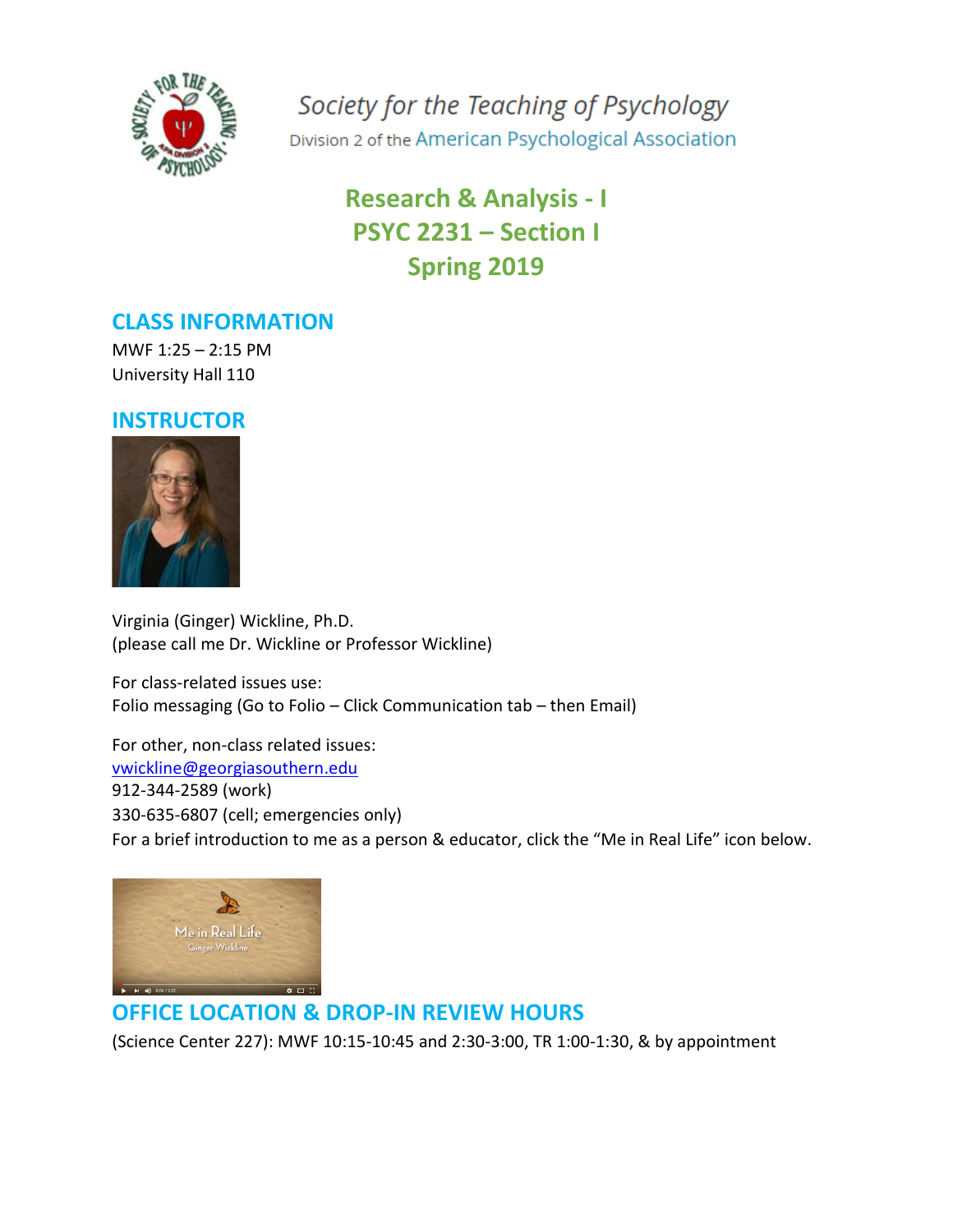## **STUDENT WRITING FELLOWS AND UNDERGRADUATE ASSISTANTS**

Jane Doe, [jd00000@georgiasouthern.edu.](mailto:jd00000@georgiasouthern.edu) Review hours: Monday 4-5; Friday 2:30-4:30 in Science Center 265.

Ann A. Namous, [an00000@georgiasouthern.edu,](mailto:an00000@georgiasouthern.edu) Psychology Department, office hours TBD

These peer mentors will be available to answer questions in drop-in review hours or by Folio, provide verbal feedback on portfolios, conduct tutoring or review sessions, and read your writing assignment drafts. Please keep in mind they are peers – not experts – yet they are a valuable resource to you. They will not be grading assignments, nor will they know what is on Celebrations of Learning (i.e., exams). Any questions about grades should come to me. Whether you are struggling or want to make your best possible grade in PSYC 2231, please use resources like me, your peer mentors, the SMART Success [Center,](http://academics.georgiasouthern.edu/success/tutoring/) and/o[r the Writing Center.](http://academics.georgiasouthern.edu/success/tutoring/)

## **COURSE MATERIALS**

- REQUIRED: Privatera, G. J. (2018). *Statistics for the behavioral sciences (3rd Ed.)*. Los Angeles: SAGE. ISBN: 9781506386256.
- SUGGESTED: Privatera, G.J. (2018). *Student study guide with IBM SPSS workbook for statistics for the behavioral sciences (3rd Ed.).* Los Angeles: SAGE. ISBN: 9781506389929.
- SUGGESTED: American Psychological Association (2010). *Publication manual of the American Psychological Association (6th Ed.).* Washington, D.C.: Author. ISBN: 1-4338-0561-8.

### **CLASS OVERVIEW**

We will conduct our class as an active and collaborative learning environment, meaning students will be taking an *active* role in learning about psychological statistics and research methods. Research shows that when students learn material in an active-learning environment, they understand the material at a deeper level and thus retain it for longer. To facilitate this active learning component of the course, we will spend most of our time engaged in learning activities rather than straight lecture. These will include reviewing portfolio problems, answering discussion questions, in-class exercises, and group work. In regard to the *collaborative learning* component, this means that everyone in the class is responsible for teaching everyone else and learning from other members of the class. To facilitate this component of the class, we will spend a lot of time working with other class members.

## **PSYCHOLOGY DEPARTMENT STUDENT LEARNING OUTCOMES (SLO)**

*(\*Denotes SLO emphasized in PSYC 2231)*

**STUDENT LEARNING OUTCOME # 1 (Diversity):** Students will recognize and respect the complexity of sociocultural diversity and individual differences.

**STUDENT LEARNING OUTCOME # 2 (Fundamental Knowledge):** Students will recognize, compare, and apply information from the core domains (abnormal, cognitive, developmental, learning, physiological, and social psychology).

**\*STUDENT LEARNING OUTCOME # 3 (Research Design):** Students will recognize, apply, and evaluate the fundamental methods and statistics of psychological science.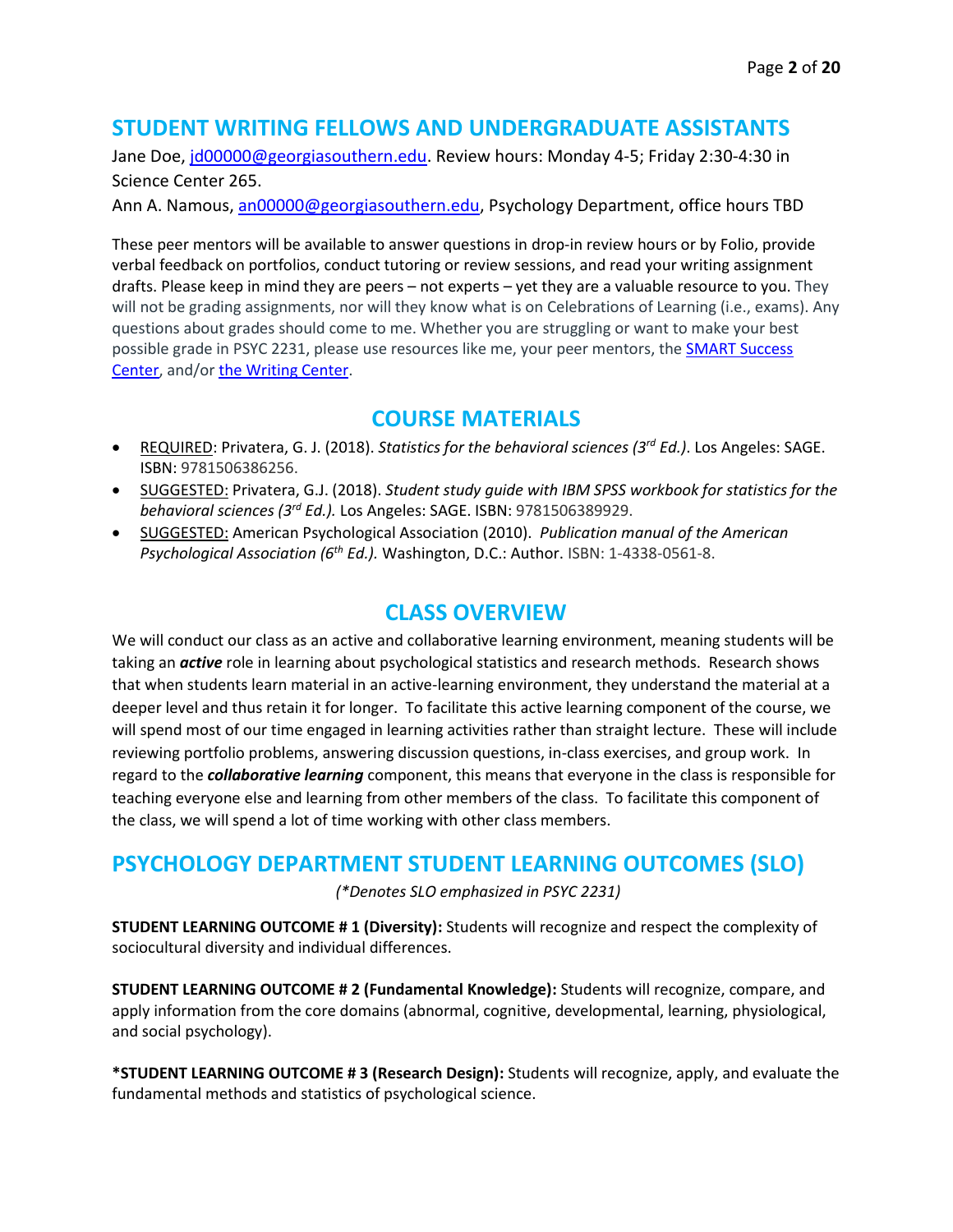**\*STUDENT LEARNING OUTCOME # 4 (Professional and Personal Values):** Students will recognize the value of psychology in professional and personal domains.

**\*STUDENT LEARNING OUTCOME #5 (Writing and Communication):** Students in Psychology programs will demonstrate effective written communication by:

- 1. appropriately summarizing and citing primary literature.
- 2. synthesizing and expressing ideas supported by primary literature.
- 3. adhering to format style guidelines (APA style).
- 4. organizing ideas and information, flowing with appropriate transitions from a purpose through logical arguments.
- 5. adhering to acceptable writing mechanics, grammar, spelling, punctuation, and sentence structure to craft clear sentences.

| <b>Course Specific Goal</b>                                                                                                                                                                                                                                                                          | <b>Department</b><br><b>SLO</b> | <b>Mechanism for Reaching</b><br>Goal                                                                                                                   |
|------------------------------------------------------------------------------------------------------------------------------------------------------------------------------------------------------------------------------------------------------------------------------------------------------|---------------------------------|---------------------------------------------------------------------------------------------------------------------------------------------------------|
| A- Compute and interpret the descriptive (measures of<br>central tendency, variability, frequency distributions)<br>and inferential (z-tests, t-tests, correlation, chi-square)<br>statistics covered in this course by hand, using SPSS (a<br>popular software program for statistics), and/or both | (SLO 1, 3, 5)                   | • In-class lecture & exercises<br>• Portfolios #5-23, 25<br>• Celebrations of Learning 1-4<br>• Writing research reports 1-2<br>• Department assessment |
| B- Explain and adhere to ethical issues and principles<br>associated with the research in human behavior in<br>general and in specific research studies                                                                                                                                              | (SLO 2)                         | • In-class lecture & exercises<br>$\bullet$ Portfolios #3-4<br>• Celebrations of Learning 1<br>• CITI Ethics Training                                   |
| C- Demonstrate the ability to formulate and statistically<br>test hypotheses                                                                                                                                                                                                                         | (SLO 3, 5)                      | • In-class lecture & exercises<br>• Portfolios #15-23, 25<br>• Celebrations of Learning 2-4                                                             |
| D- Create and interpret graphical representations of data<br>(e.g., tables, bar charts, histograms, scatterplots, box<br>and whisker plots, stem and leaf plots)                                                                                                                                     | (SLO 3, 5)                      | • In-class lecture & exercises<br>$\bullet$ Portfolios #6-23, 25<br>• Celebrations of Learning 1-4<br>• Writing research reports 1-2                    |
| E- Identify the assumptions and limitations inherent in the<br>application of relevant descriptive and inferential<br>statistics and when to apply each                                                                                                                                              | (SLO 3)                         | • In-class lecture & exercises<br>• Portfolios #5-23, 25<br>• Celebrations of Learning 1-4<br>• Department assessment                                   |
| F- Detect statistical analyses in existing literature, describe<br>the rationale for their selection, and identify potential<br>limitations and biases                                                                                                                                               | (SLO 3)                         | • In-class lecture & exercises<br>• Portfolios 4-23, 25<br>• Celebrations of Learning 2-4                                                               |
| G- Describe the importance of critical thinking, including<br>quantitative literacy (statistical reasoning and analyses)<br>in personal and professional domains                                                                                                                                     | (SLO 4)                         | • In-class lecture & exercises<br>• Portfolios #1-2, 24<br>• Research participation or<br>evaluation                                                    |
| H- Effectively communicate the results and interpretation<br>of statistical findings to professional audiences in<br>scientific genres                                                                                                                                                               | (SLO 3, 4, 5)                   | • In-class lecture & exercises<br>$\bullet$ Portfolios #4-23, 25<br>• Celebrations of Learning 1-4<br>• Writing research reports 1-2                    |
| Explore and describe different career options available<br>$\mathsf{I}$<br>to psychology majors                                                                                                                                                                                                      | (SLO 4, 5)                      | • In-class lecture & exercises<br>• Portfolios #1-2, 24                                                                                                 |

## **PSYC 2231 SPECIFIC COURSE GOALS**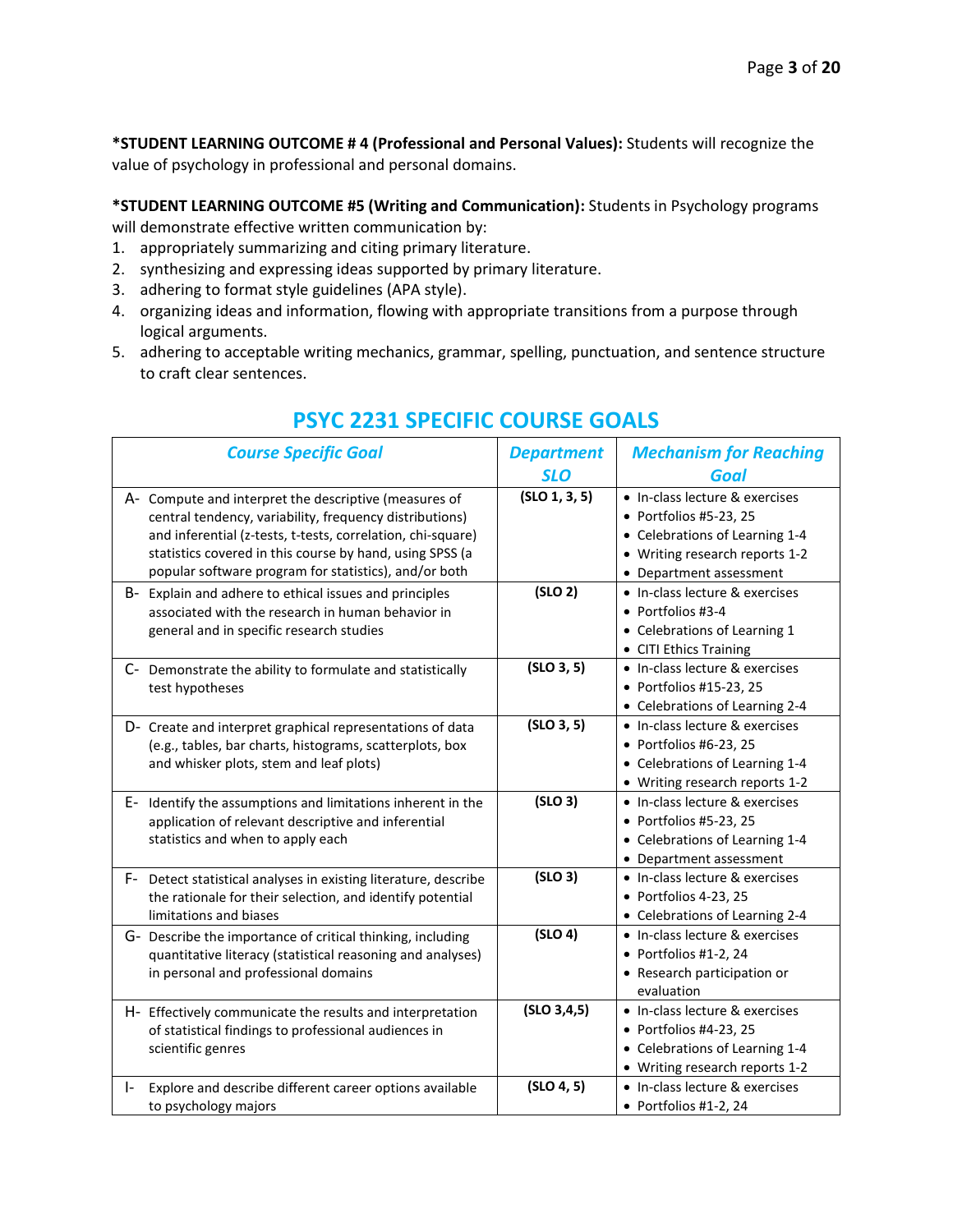## **CAREER-RELATED SKILLS: ACQUISITION AND MARKETING**

What career-related skills can you acquire in this class, and how do you market these skills during the hiring process? The Georgia Southern University Psychology Department (Statesboro, Armstrong, and Liberty Campuses) provides our majors with abundant opportunities to acquire and strengthen the five following broad categories of [skills that potential employers value](http://psychlearningcurve.org/career-skills/) in college graduates, which are [published by the American Psychological Association.](https://www.apa.org/careers/resources/guides/transferable-skills.pdf)

- 1. Cognitive Skills
- 2. Communication Skills
- 3. Personal Skills
- 4. Social Skills
- 5. Technological Skills

Each psychology class provides a unique set of opportunities to acquire several of these skills, and the following sections provide the five skills you can develop **in PSYC 2231, PSYC 3141, PSYC 4131, and PSYC 4132** if you take full advantage of (1) the statistical decision making/analysis and research methods skills emphasized in these courses, (2) the collaborative and leadership roles you can take when working with peers in class and/or on projects, (3) the research posters, projects, and papers you will perform in PSYC 2231, 3141, and PSYC 4132, and (4) the [Student Scholars Symposium](https://research.georgiasouthern.edu/symposium/student-scholars-symposium-armstrong-campus/) o[r Southeastern Psychological](http://www.sepaonline.com/cepo-about.html)  [Association Conference,](http://www.sepaonline.com/cepo-about.html) where you and your research team could present the results of your independent projects.

To help you understand the nature and importance of these skills, you will want to include them in the cover letters and résumés you will create when you begin the job search process. This information can also help you create, organize, and practice convincing answers that you can give to challenging interview questions such as "How did you use your college education to develop the skills you will need to succeed in the job to which you are applying?" Please see *[The Skillful Psychology](https://www.apa.org/careers/resources/guides/transferable-skills.pdf)  [Student: Prepared for Success in the 21](https://www.apa.org/careers/resources/guides/transferable-skills.pdf)st Century* (Naufel et al., 2018) for more detailed examples of these five skill categories and ways to describe them effectively.

Please be aware that the skills listed above are very similar to those skills that psychology graduate [schools value in their applicants.](https://www.psichi.org/page/033EyeSpr99fAppleby?&hhsearchterms=applicant+and+characteristics+and+valued+and+by+and+graduate#.W2kGgyhKg2w) So, if you are planning to apply to graduate school immediately after graduation—rather than entering the workforce—you can increase your chances of being accepted by (1) including these skills in your application materials (e.g., your personal statement) and (2) choosing letter of recommendation authors who can provide strong and credible evidence that you possess them.

#### *Caveat:*

Be aware that simply passing this class and having it appear on your transcript does not certify that you have developed the skills identified above in a manner that will impress potential employers. Two ways to persuade employers that you have developed sufficient competence in these skills are to (1) earn a high grade in this class, which will reflect your ability to meet your instructor's expectations of excellence, and (2) be prepared to describe or provide specific examples of the work you created in this class that will **convince employers that you possess these skills** at the levels you will need to succeed at the job for which you are applying. For example, you could create an electronic portfolio that contains a video of the presentation you make during the Georgia Southern Student Scholars Symposium, a copy of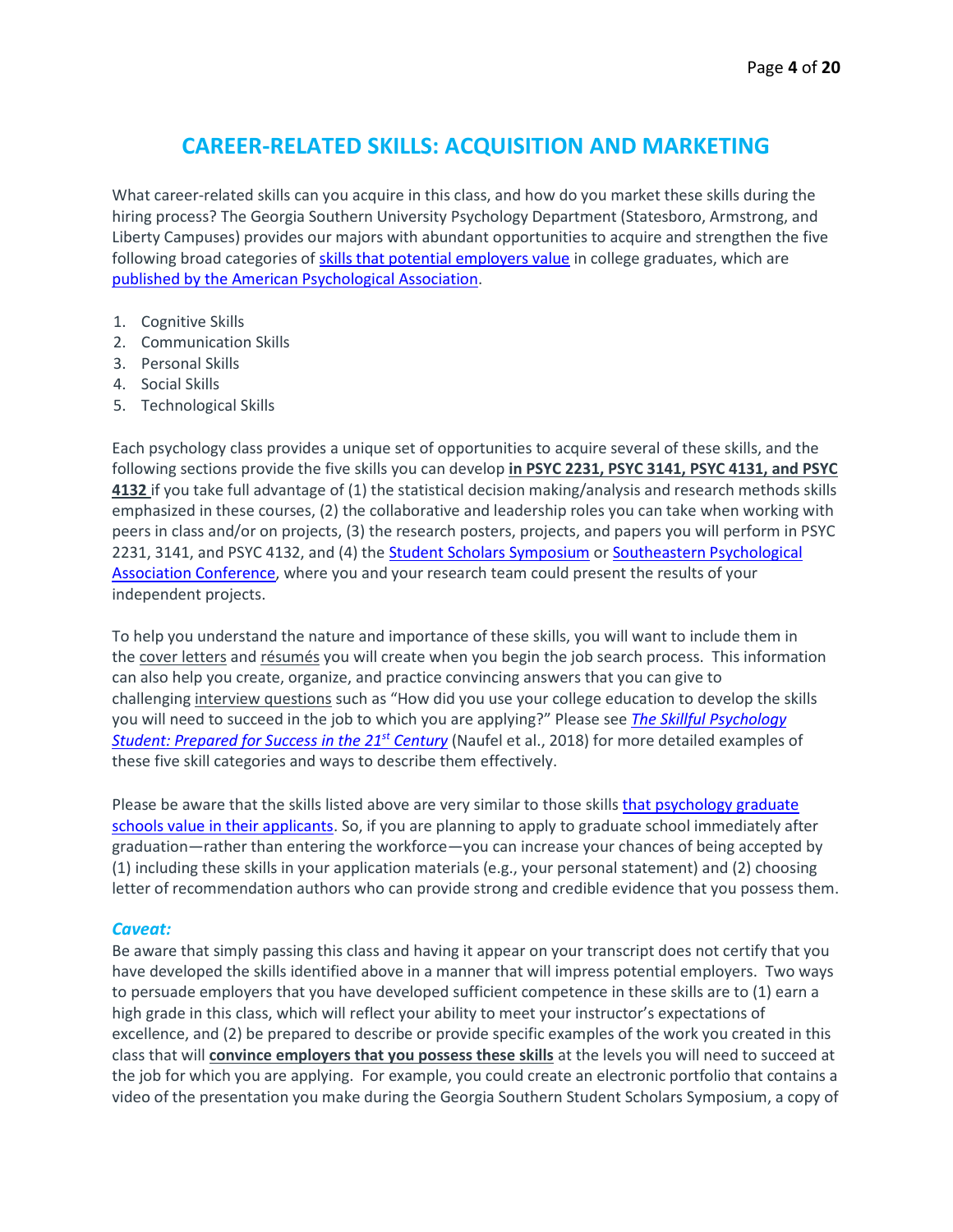the paper summarizing the project your research team produced, and a letter of support or recommendation from your instructor that verifies your attainment of these skills.

## **ASSESSMENT OF STUDENT LEARNING**

Deep learning (or [higher-order](http://www.celt.iastate.edu/teaching/effective-teaching-practices/revised-blooms-taxonomy) learning) goes beyond multiple choice, and [experiential learning](http://www2.le.ac.uk/departments/gradschool/training/eresources/teaching/theories/kolb) is a cycle, not a straight line, that requires practice and effort. In order to promote higher-order and experiential learning, student learning will be assessed via five primary mechanisms. Please see [Carnegie Mellon University's Eberly Center website](https://www.cmu.edu/teaching/assessment/basics/formative-summative.html) to understand formative and summative learning. [Formative learning](https://www.cmu.edu/teaching/assessment/basics/formative-summative.html) is low stakes/low points and gives you opportunity to learn, practice, and make mistakes without killing your grade. You WANT this so it builds your knowledge and grade base. [Summative learning](https://www.cmu.edu/teaching/assessment/basics/formative-summative.html) is higher points/higher stakes and helps demonstrate mastery of skills (or lack thereof).

### **Formative Learning**

First, student learning will be assessed via portfolios. A portfolio represents a body of work for each of the topics covered in this course. Parts of the portfolio are *preparation* (before we go over a topic) and others are *review* (homework). Twice per week, each student will be required to submit a portfolio for each topic that is covered – **on paper (in person, for grading) AND on Folio (to check for plagiarism)**. **Any portfolio that is not submitted in both forms by the due date will have a 10% penalty.** All portfolios must be submitted when class starts and may contain any or all of the following:

- 1. Hand-calculation problems
- 2. Discussion questions
- 3. Active-learning activities and written reflections
- 4. Videos or screencasts with written learning reflections
- 5. SPSS problems
- 6. Multiple choice quiz problems

Second, student learning will be assessed via daily quizzes or activities in class. **If you are absent for a class, or you miss more than 15 minutes of the class for any reason, then you will receive zero points for the day's portfolio and quiz. There will be no exceptions to this policy. Late portfolios will not be accepted for a grade, regardless of your reason, although you can still receive feedback.**

#### **Summative Learning**

Third, there will be four Celebrations of Learning that could consist of a variety of question formats (e.g., in-class or take home; myriad components – multiple choice, short answer, computations, extended writing). As statistical analysis and interpretation are skills that build upon themselves, each Celebration of Learning could include content from the previous tests as well. The fourth and final Celebration of Learning is most definitely cumulative. Please see course assignment handouts for more details.

Finally, there are two major 3-10 page writing assignments: These research reports are designed to help you 1) comprehend and communicate statistical findings **(SLO 3, SLO5)** and 2) encourage your professional development by expanding your knowledge about the factors that influence salaries for psychology majors **(SLO4)**. Writing assignments, like all other assignments, must be turned in **BOTH in person** (hard copy, typed, on paper, which is how I prefer to grade) **AND on Folio** (which allows me to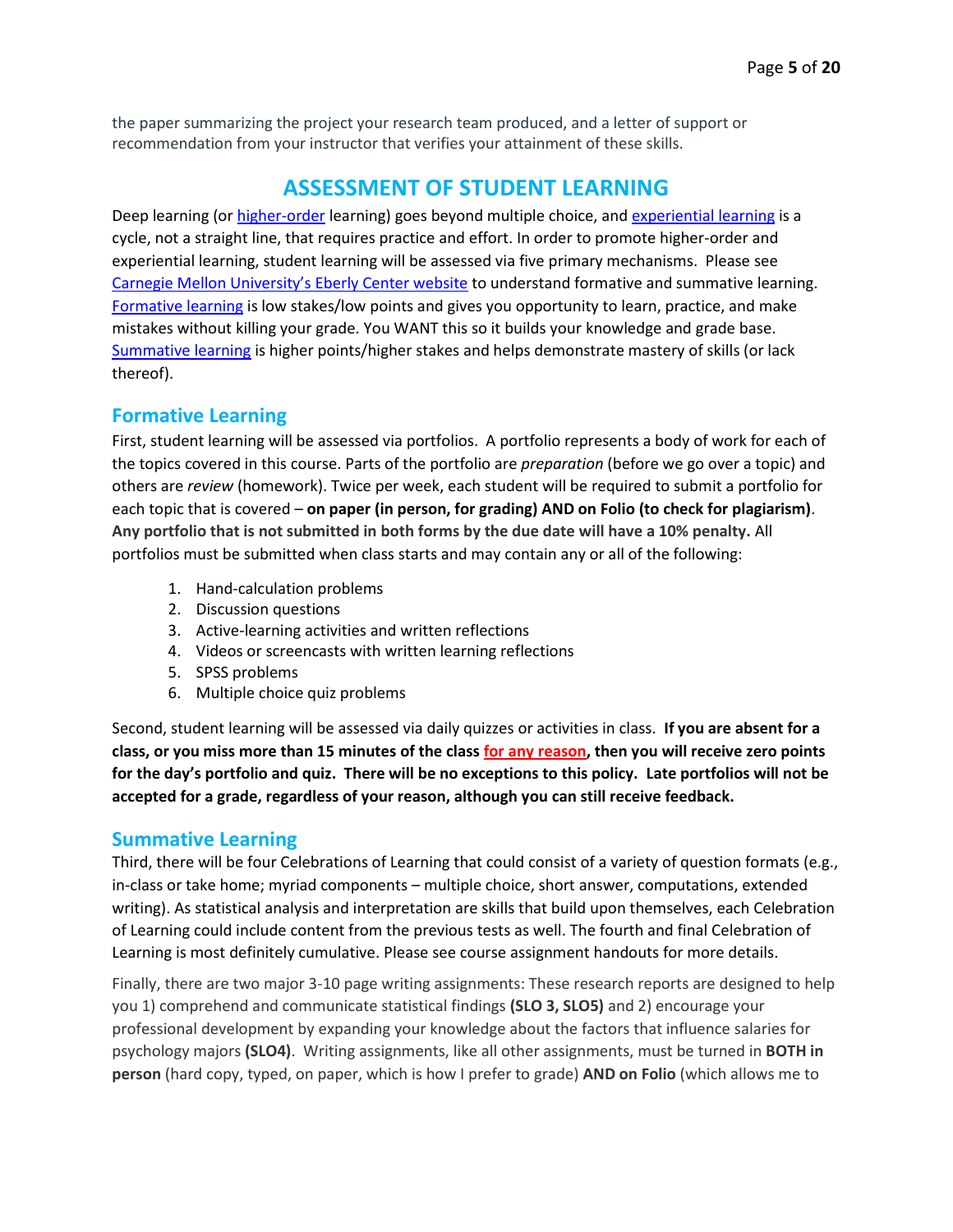check for plagiarism). Writing assignments that are late can be accepted within a week for a late penalty (see "Course Policies").

## **GRADING POLICIES**

#### **Portfolios**

Remember, portfolios are *[formative assessment](https://www.cmu.edu/teaching/assessment/basics/formative-summative.html)* – lots of practice, low stakes, in order to protect you while you are learning statistical skills & scientific reasoning. Each of the portfolios will be graded using the following point values:

- 0 points = did not complete or completed less than half of the assignment
- 25 points = completed half of the assignment, or completed all of the assignment but with minimal effort and/or correctness
- 40 points = completed most of the assignment, or completed all of the assignment with moderate effort and correctness
- 50 points = completed all of the assignment, mostly correctly, with substantial effort

### **Celebrations of Learning**

For the first three Celebrations of Learning, each is eventually worth 10% of your grade (as your lowest of the first three Celebration of Learning scores is dropped). The final Celebration of Learning assessment is worth 20% of your grade, is cumulative, and is never dropped. However, if you turn in all three of the first Celebration of Learning assessments, you may opt to complete an abbreviated final. The abbreviated final consists of a topical reflection paper (graded satisfactory/unsatisfactory); if satisfactory, you can thus impute the average score of these first three assessments as your final Celebration of Learning score, in lieu of completing the extended final.

#### **Writing Assignments**

Statistics, research methods, and written communication are important for your professional development, no matter your major or the next steps you pursue after graduation (work, grad school, etc.). This class is a Quality Enhancement Plan (QEP) *Think in Ink* writing and critical thinking enhanced course. As such, you will be required to complete two major writing assignments throughout the semester. These two writing assignments will help you demonstrate technical writing skills and quantitative literacy by analyzing and reporting statistical analyses in the form of a short research report.

#### **Attendance/Daily Quizzes**

You are expected to come to class each day. If you miss class two sessions in a row without contacting me to provide an explanation, you may be dropped from the class. Quizzes, in a variety of forms, will occur daily in class. Each of the daily quizzes are worth 10 points, graded on a complete/incomplete basis. These cannot be made up for any reason. Three are dropped from your grade, as we will all likely have reasons to miss class on particular days (illness, called into work, car breaks down, sickness, weather, etc.).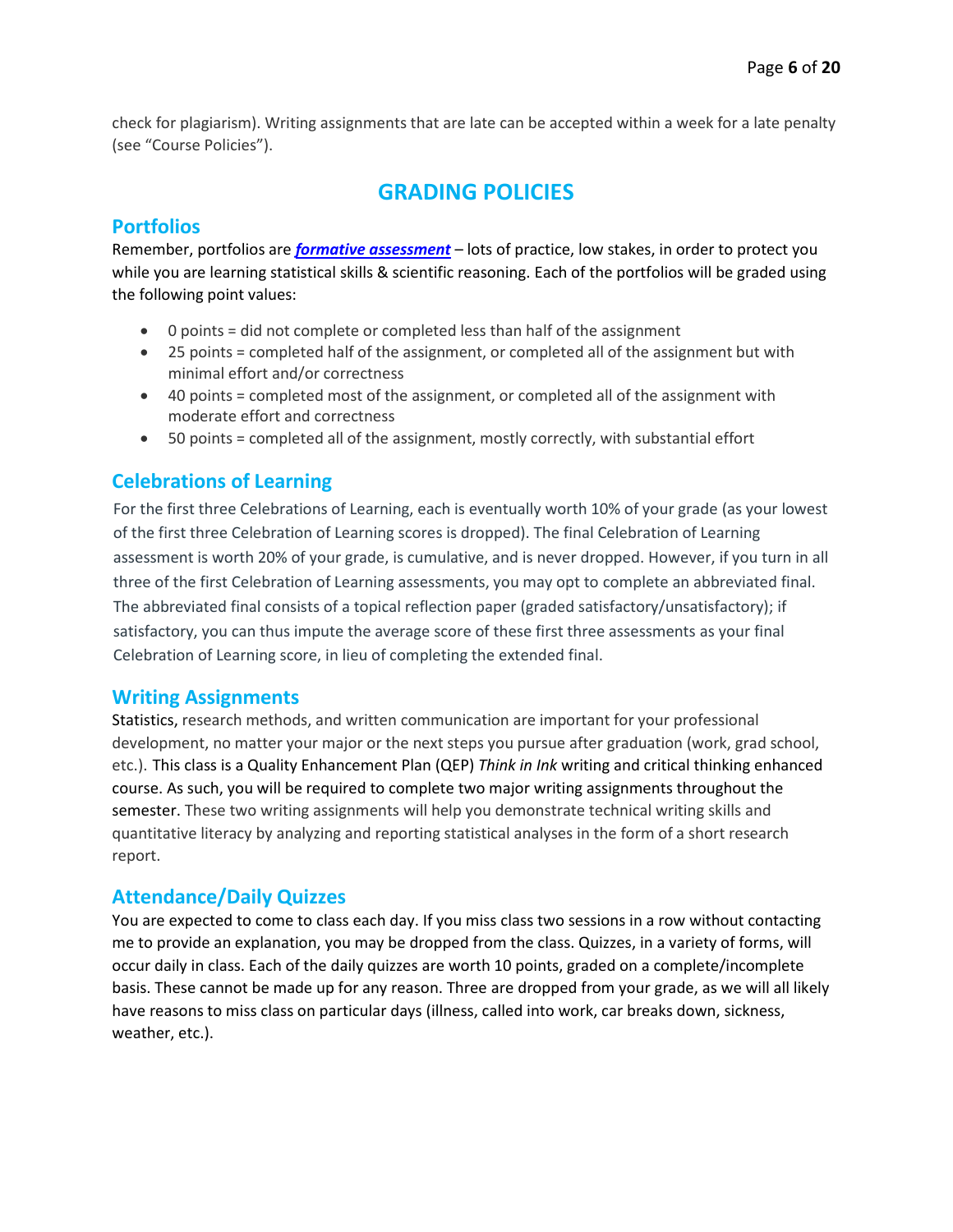### **Research: Participation or Evaluation**

Psychologists learn about behavior, thoughts, and feelings by conducting research. By participating in psychological research, you help other psychology students and researchers learn more about people's thoughts and behavior. You also benefit from gaining a better perspective regarding the psychological research process.

For these reasons, the psychology department expects that you and all students enrolled in PSYC 2231 (Psychological Statistics) to participate in **at least three credit hours of research participation**. The department allows instructors to substitute library or other assignments for students who desire an alternative means of meeting the research requirement, but any assignment must be done while studies are being conducted (turned in no later than one week before the end of the semester). Students who are not adults (18 years or older) must fulfill the research requirement by completing the alternative research assignment (see below for details on Research Evaluation).

#### *Option 1: RESEARCH PARTICIPATION*

Participation in a research study lasting 30-50 minutes generally earns one credit. Each study lasting less than 30 minutes is worth ½ credit. Occasionally a study may run over 50 minutes or require a return visit; for such studies, you would receive one additional credit for every 50 minutes of your time. For example, if your study lasts 60 minutes, it would be worth two credits; if it lasts 110 minutes, it will be worth 3 credits, etc. Please see detailed information regarding the Department of Psychology research [participation policy.](https://cbss.georgiasouthern.edu/psychology/research/policy/)

The Department of Psychology uses an online system for research participants called [SONA.](https://cbss.georgiasouthern.edu/psychology/research/sona/) You will need to create an online account to sign-up for research studies. You can use the SONA system to keep informed of the total number of credits you earned, **minus the credits lost for missed appointments**. For the two weeks following a study, you can discuss possible errors in the report with the researcher whose study you performed. Do this by contacting the researcher by email or during her/his posted office hours. Remember: In order to do this, you must keep a record of your studies and the dates on which you performed them.

#### *Option 2: RESEARCH EVALUATION*

For students that are philosophically opposed to participating in psychological research, logistically challenged, OR not at least 18 years of age (the legal age in Georgia to consent to participation in research), the Psychology Department allows instructors to substitute library or other assignments. For the alternative assignment, students will summarize peer-reviewed scholarly research articles conducted in the field of psychology. If you decide to complete the alternative assignment to fulfill your research requirement, the following policies apply:

- 1. You will need to select articles from a list suggested by the professor or locate peer-reviewed articles using a psychology scholarly database such as PsycINFO or PsycArticles (available through the library).
- 2. You will need to print out the articles and summarize each one using the Article Review Instructions provided by the professor.
- 3. Article Reviews **MUST** be typed in a sans serif font (e.g., Times New Roman, Arial, Calibri), no more or less than 2-3 double-spaced pages, with 1" margins in APA format.
- 4. As each article is worth one research credit, you will need to complete three article reviews in order to fulfill the research requirement for the course.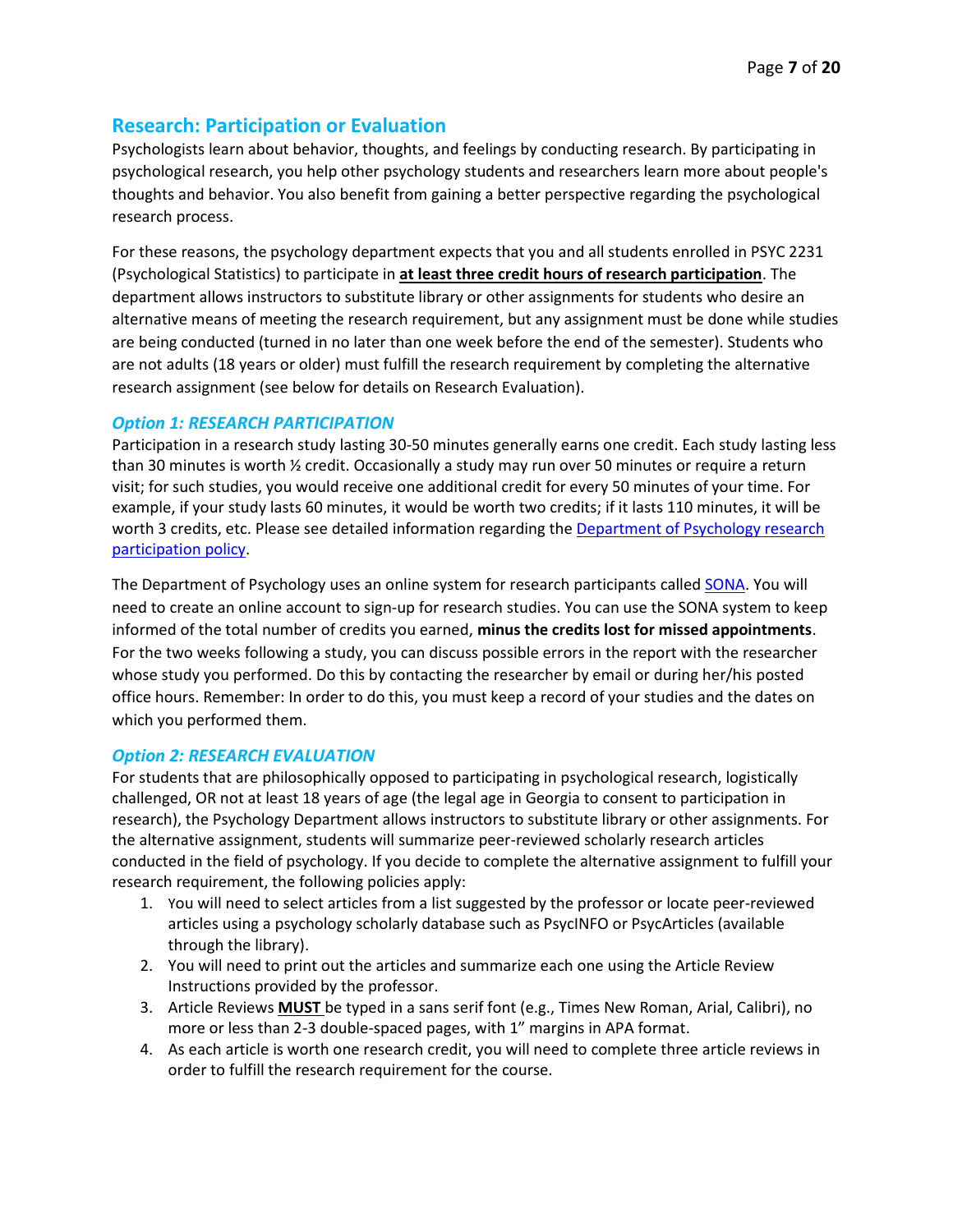5. You will need to upload the .pdf for each of your three articles along with your three typed article reviews to Folio.

#### **All research participation or alternative research assignments must be completed by before 11:59 PM on Friday, 05/03/18).**

#### **Department Assessment**

The Georgia Southern University Psychology Department assesses the learning of students in PSYC 2231 annually across all sections of the course. This 20-25 minute assessment is open from April 8-April 18th and must be completed online during that time frame.

### **Grading Scale**

Grades will be posted throughout the semester on Folio. Given that you have many extra credit opportunities, I do not round up. The Grading Scale for all work (expressed in terms of percentages) is as follows:

| 90-100 | 80.00-89.99 | $-79.99$<br>$70.00 -$ | 60.00-69.99 | 59<br>.99 and<br>. below |
|--------|-------------|-----------------------|-------------|--------------------------|

### **How Each Major Component of the Course Weighs Into Your Final Grade**

| <b>Assignment (Percentage)</b>         | <b>Points</b>                                         |
|----------------------------------------|-------------------------------------------------------|
| Portfolios - preparation/review (23%)  | 1,150 points (50 points each, lowest two are dropped) |
| Celebrations of Learning #1-3 (20%)    | 1,000 points (500 each, lowest is dropped)            |
| Final Celebration of Learning (20%)    | 1,000 points                                          |
| Writing Assignment #1 (10%)            | 520 points                                            |
| Writing Assignment #2 (10.6%)          | 550 points                                            |
| Daily Quizzes (7.60%)                  | 380 points (10 points each, three are dropped)        |
| Research Participation/Evaluation (7%) | 350 points (ALL OR NOTHING; NO PARTIAL CREDIT)        |
| Departmental Assessment (1%)           | 50 points                                             |
| <b>TOTAL</b>                           | 5,000 points                                          |

**If you have a dispute about any grade, you must make your case within one week of receiving the score/feedback. Otherwise, your grade stands.**

#### **Extra Credit Policy**

You may earn up to a total of 100 points (or 2%) added to your final grade by:

- 1) Attending extra credit on-campus lectures/activities related to psychology or cultural diversity that will be announced throughout the semester and writing a 1-2 page reflection paper on what happened, what you experienced (thoughts/feelings/personal reactions), and what you learned. Each activity & reflection paper worth up to 25 points, graded based on quality. This kind of writing **(SLO5)** encourages your understanding of diversity **(SLO1),** your knowledge about the topic areas in psychology **(SLO2),** your professional development and competencies **(SLO4)**, as well as your engagement on campus **(SLO4)**.
- 2) Summarize each hour of your participation in SONA studies by writing a 1-2 page reflection paper on what happened, what you experienced (thoughts/feelings/personal reactions), and what you learned. Each activity & reflection paper worth up to 25 points, graded based on quality. This encourages your professional development and competencies, as well as your understanding of research methods **(SLO3 and SLO4)**.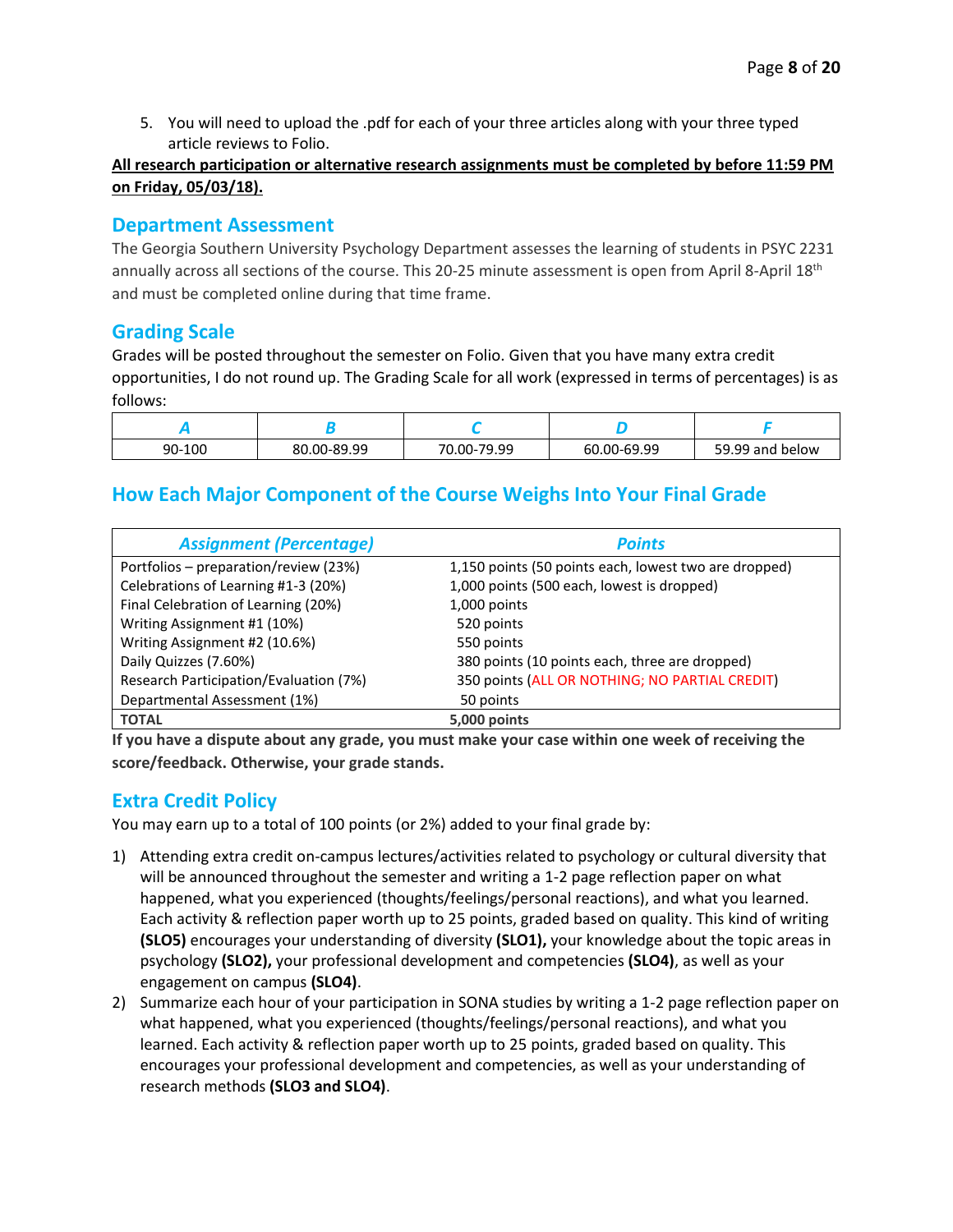- 3) Schedule a 20-30 minute meeting with the professor during office hours to review one or more professional documents (résumé, curriculum vitae, cover letter, personal statement), talk about your professional goals or opportunities, or do a mock job or graduate school interview. Each meeting & reflection paper worth up to 15 points, graded based on quality. This encourages your written and oral communication **(SLO5)** , as well as your understanding of critical thinking and following the data, not just opinions, for making decisions based on statistics and research methods in everyday life **(SLO4)**.
- 4) Watch a full episode (not a clip) of "[Adam Ruins Everything](https://www.trutv.com/shows/adam-ruins-everything/index.html)" and write a 1-page reflection paper on what happened, what you experienced (thoughts/feelings/personal reactions), and what you learned. Each episode & reflection paper worth up to 20 points, graded based on quality. This encourages your written communication **(SLO5)**, as well as your critical thinking, which increases your chances of securing successful employment and/or admission to graduate school **(SLO4)**.
- 5) Reading (or listening to the audiobook) and reflecting on the text, *They say/I say: The moves that matter in academic writing* by Graff & Birkenstein (2014 or 2017). The reflection paper is worth up to 25 points, graded based on quality. This encourages improvement in your technical writing, as well as your understanding of critical thinking using persuasive arguments for making decisions in academia and everyday life **(SLO4 and SLO5)**.
- 6) Completing a portfolio for up to half credit (graded based on quality) for a day you have the work done and submitted on Folio **ON TIME** but have an unexpected circumstance develop that prohibits your in-class attendance (car breaks down, sick child, called into work, etc.). This encourages persistence despite challenges and setbacks, a valuable professional skill to be learned **(SLO 4)**. The paper copy must be submitted in person by the next class session to receive credit. Up to 50 of the 100 possible extra credit points may be earned from this option.
- 7) Other class-relevant suggestions you have may be discussed with the instructor in person or by Folio message.

Experiential extra credit reflections are due on the last day of the month in which the event was attended (e.g., an event from March  $10^{th}$  would be due by March  $31^{st}$ ). The last possible date for submitting extra credit is the last regular day of class at the beginning of class. Avoid thinking of extra credit as an opportunity for that "hail Mary" touchdown pass or "Oh, but I'm so close…" desperate scramble. Extra credit assignments will not be accepted during the final examination time – you and I both need to be attending to summative assignments then.

## **EXPECTATIONS OF STUDENTS AND INSTRUCTOR**

For you and this class to work successfully, I have high expectations you. In addition to reading the assigned texts BEFORE class, you will also be required to complete sample problems, read articles, or prepare for in-class activities (i.e., portfolio work) and turn them in at the beginning of class. If you believe that you will be unable to meet any of the following expectations, then you should consider dropping the class now.

#### **You, as a student, will try your best to:**

- Attend class regularly (see Course Policies for more detailed requirements).
- Actively participate in all aspects of the course, including discussions, in-class activities, group work, portfolio review, and computer activities.
- Put appropriate time and your best effort into all work. The university expects a minimum of 2 hours of work out of class for every hour in class. Thus, because this is a 3-credit class, you should be working at least 6 hours on reading, homework, studying, preparing, writing, etc., in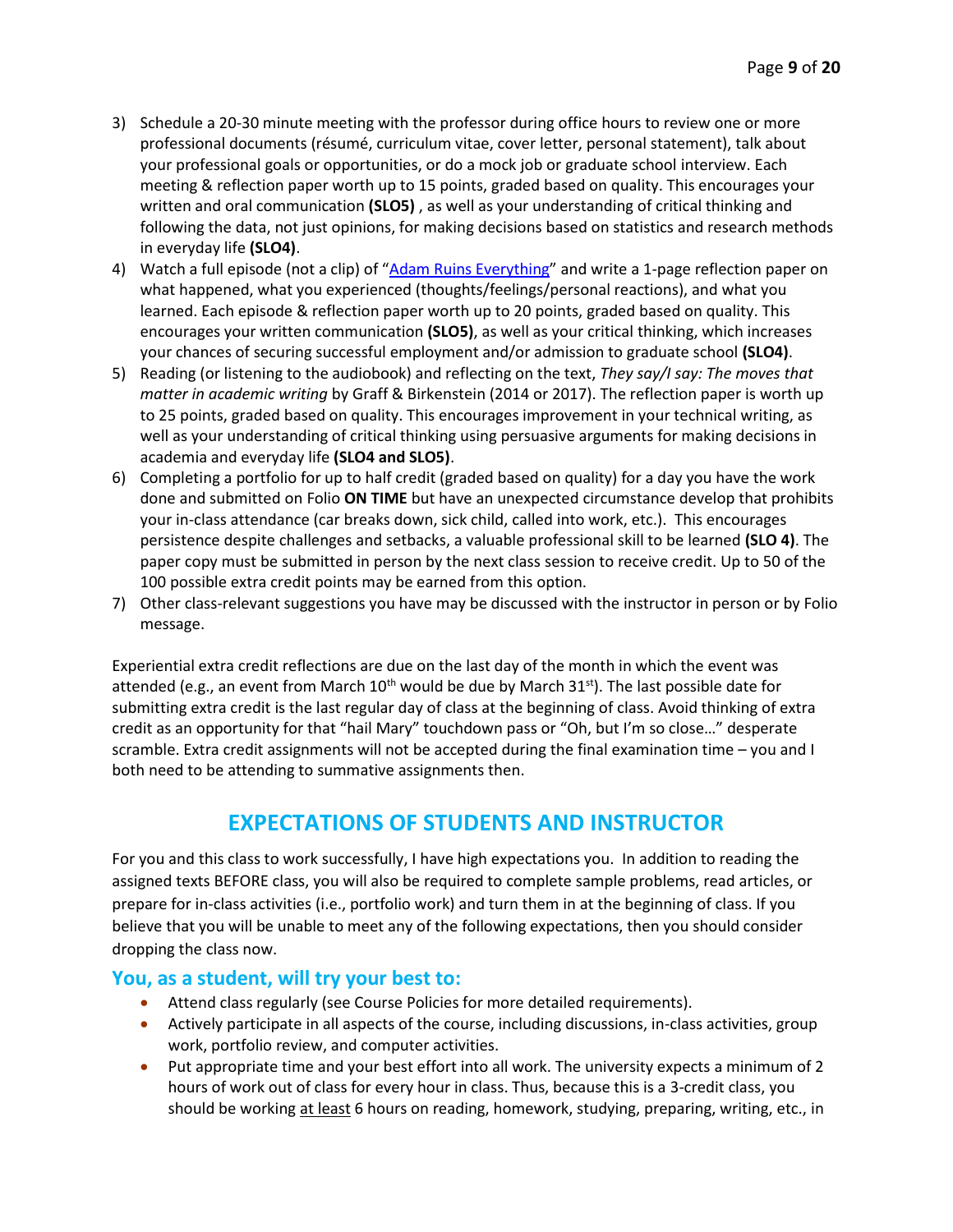addition to the time we meet each class session. You should **expect to spend 6+ hours per week on this course each week in addition to class time** if you want to perform well. Students who want an A and those who struggle likely will work more than 6 hours.

- Log-on to the class Folio site at least 3 times a week, if not more often, to make sure you are up to date on all assignments and expectations.
- Check your Georgia Southern email every 24 hours during the week.
- Submit assignments on time.
- Keep an open mind regarding the material, your experiences, and other people's opinions. All opinions, thoughts, answers, and ideas expressed by anyone in the class ought to be treated with respect, no matter how far those ideas might deviate from your own.
- Notify the instructor in a timely, professional manner if you have problems of any kind.

#### **I, as your professor, will try my best to:**

- Look over the class Folio site at least once a day, during the week.
- Check & respond to my email/Folio Inbox every 24-48 hours, during the week.
- Grade written assignments & assessments within 2 weeks (or less).
- Notify you if I will be unavailable for any reason.

I adopt the definition of teaching as "the adoption of opportunities that facilitate learning" (Bates & Poole, 2003). In my role as the teacher, I will try to do everything I can to create enriching learning opportunities for you. However, ultimately, **YOU ARE RESPONSIBLE FOR YOUR LEARNING**. Learn to ask for help from me (and your other professors) if you do not understand the material or the assignments. There are several ways in which you can communicate with my assistants and me. I prefer the Folio general discussion forum or Folio messages for quick, easy questions but face-to-face meetings for longer questions or discussions (especially if you do not understand anything from class or the readings, or you have something happening in life that affects your performance in class).

## **COURSE POLICIES**

#### **How Does This Work, Exactly?**

Unless you just plain love logic and math, this may not be your favorite class. However, it very well could be! Remember that positive psychology shows us that your [mindset and approach](https://www.ted.com/talks/carol_dweck_the_power_of_believing_that_you_can_improve) to it are **EXTREMELY IMPORTANT**. If you have a fixed mindset and say, "I'm going to hate (or dread) this class" or "I'm going to stink at this," you probably will. If you have a growth mindset and say, "This is important stuff for me to learn," or "I'm going to make the most of it and do the best I can," you have much more room to benefit. You have the freedom (and subsequent responsibility) to express opinions that differ from the texts, the instructor, or each other at any given time. Indeed, I support you speaking your mind **respectfully**. I value both personal expression and community-mindedness.

#### **Do You Take Late Work, Dr. Wickline? Well, yes and no…**

**All assignments are due in electronic (posted on Folio under "assignments" tab) AND printed (hard copy, paper) form, unless otherwise noted in writing.** Folio gets you a "date stamp" to prevent your writing assignment from being late and scans for plagiarism. All assignments are due at the beginning of class on the day noted. All students are expected to participate in all aspects of the course. Students are also expected to attend each of the class sessions in its entirety (e.g., schedule your work and dentist appointments outside of class time). If you miss a class or more than 15 minutes of a class **for any**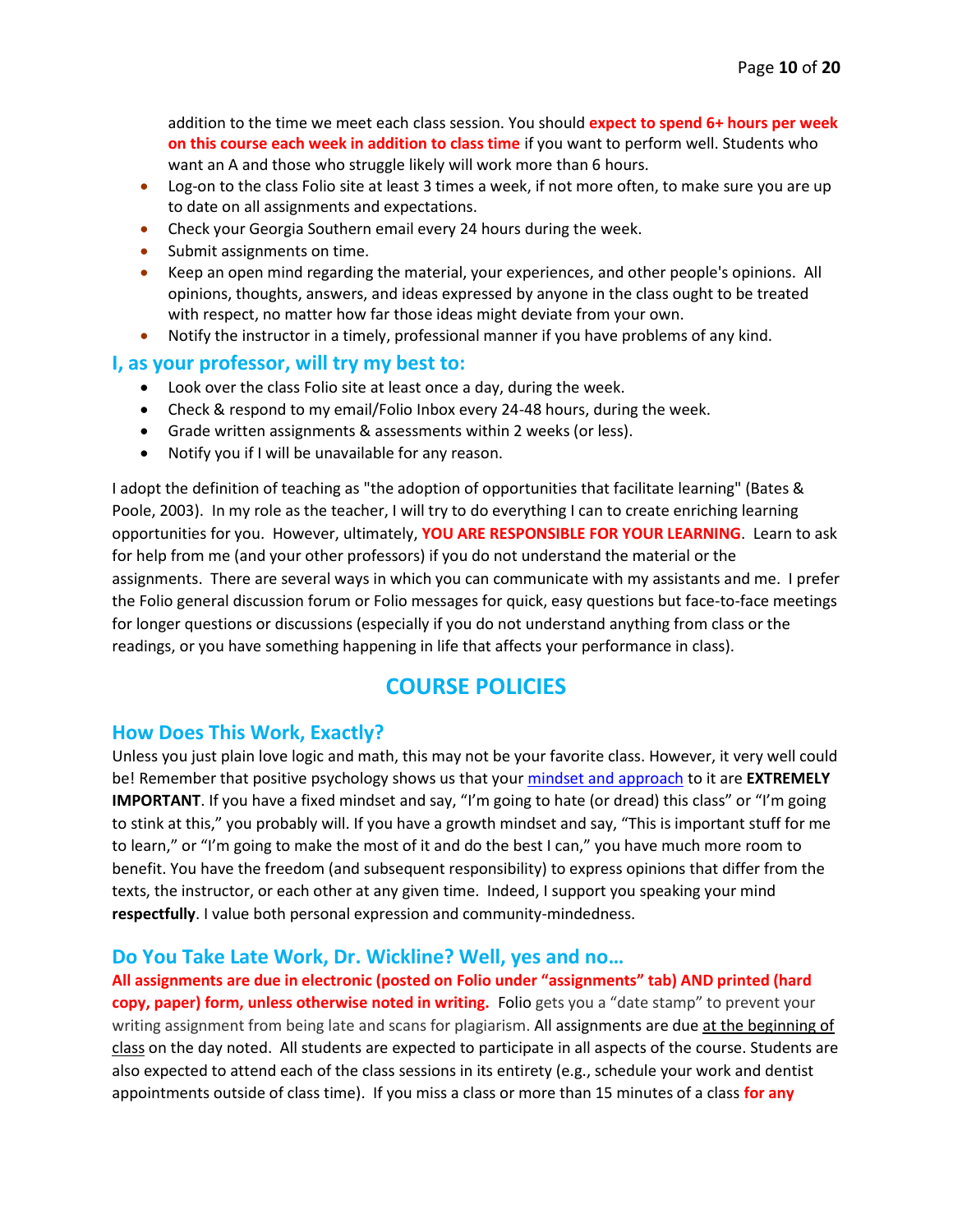**reason**, then you will generally not be permitted to turn in any of your work, which will seriously affect your final grade. Please come to class on time, and please do not leave class early. When you are employed, your employer will expect you to come to work on time and not leave until the work day is over, so the habit of doing this while you are in college is a great way to prepare yourself for success in the workplace.

Because you can drop the lowest score of your first three Celebrations of Learning, **make-up Celebrations of Learning will not be given regardless of your reason** for missing the Celebration. Do not ask for a make-up Celebration of Learning. Do not miss the final Celebration of Learning.

**Late work is ONLY accepted for the QEP writing assignments (not Portfolios or Celebrations of** 

**Learning).** For writing assignments, 10% will be deducted for the first calendar day (NOT class day) late, and 20% for 2 days to 1 week late. For example, if your work is due on Monday, 9:05 AM, turning it in after class begins Monday or by Tuesday 9:05 AM makes the highest possible grade a 90%. Anything more than 24 hours late will be an automatic 20% deduction, so after Tuesday, 9:05 AM, the highest possible grade is 80%. **LATE WORK FOR THESE PAPERS WILL NOT BE ACCEPTED AFTER ONE WEEK, EXCEPT IN RAREST CIRCUMSTANCES.** If you have a printing glitch the day the paper is due or cannot come to campus, the electronic form of the paper (uploaded to Folio under "assignments" tab) is accepted to prevent a late penalty; you are still required to deliver a printed copy of the paper within one week in order for the assignment to be graded without penalty. If both the digital and hard (paper) copy are not delivered to me within one week, late penalties could apply.

In the case of personal/family emergencies, late work for QEP writing assignments may be accepted without penalty **ONLY** with appropriate, timely documentation. For instance, if you were very ill, bring in a doctor's note by next class session. If someone dies, bring a funeral bulletin. If your car breaks down, bring in the dated mechanic's receipt by the next class. You must contact me by phone and/or email at the first possible and reasonable opportunity for me to consider accepting late work without penalty. In other words, just because you were sick and saw the doctor does not mean you can make up the work, especially if you wait more than a week to get in touch with me regarding your situation. **Basic principle: I care about whether you are here and how you're doing.** Take care of yourself & your issue yet act respectfully and keep me informed about your situation in a timely manner.

Because there are often very good reasons to miss a class, remember that your lowest two portfolio grades, three daily quizzes, and your lowest of the first three Celebration of Learning grades (but not the final Celebration of Learning) will be dropped. Please understand where I am coming from – every time an assignment is due, I field loads of emails and conversations with good and not-so-good reasons regarding why students could not submit the assignment. Add to that the students who submit the wrong file or file type or link that I cannot open; the students who do not submit anything; or students who try to submit an assignment late. It is not humanly possible for me to judge fairly of all of these reasons, so I drop a few scores so that I am not put in the position of judging. This is why I ask students not to ask me to grant exceptions. I understand that students have very good reasons, including honestly submitting the wrong file or the wrong link, forgetting to bring a paper to class, cars breaking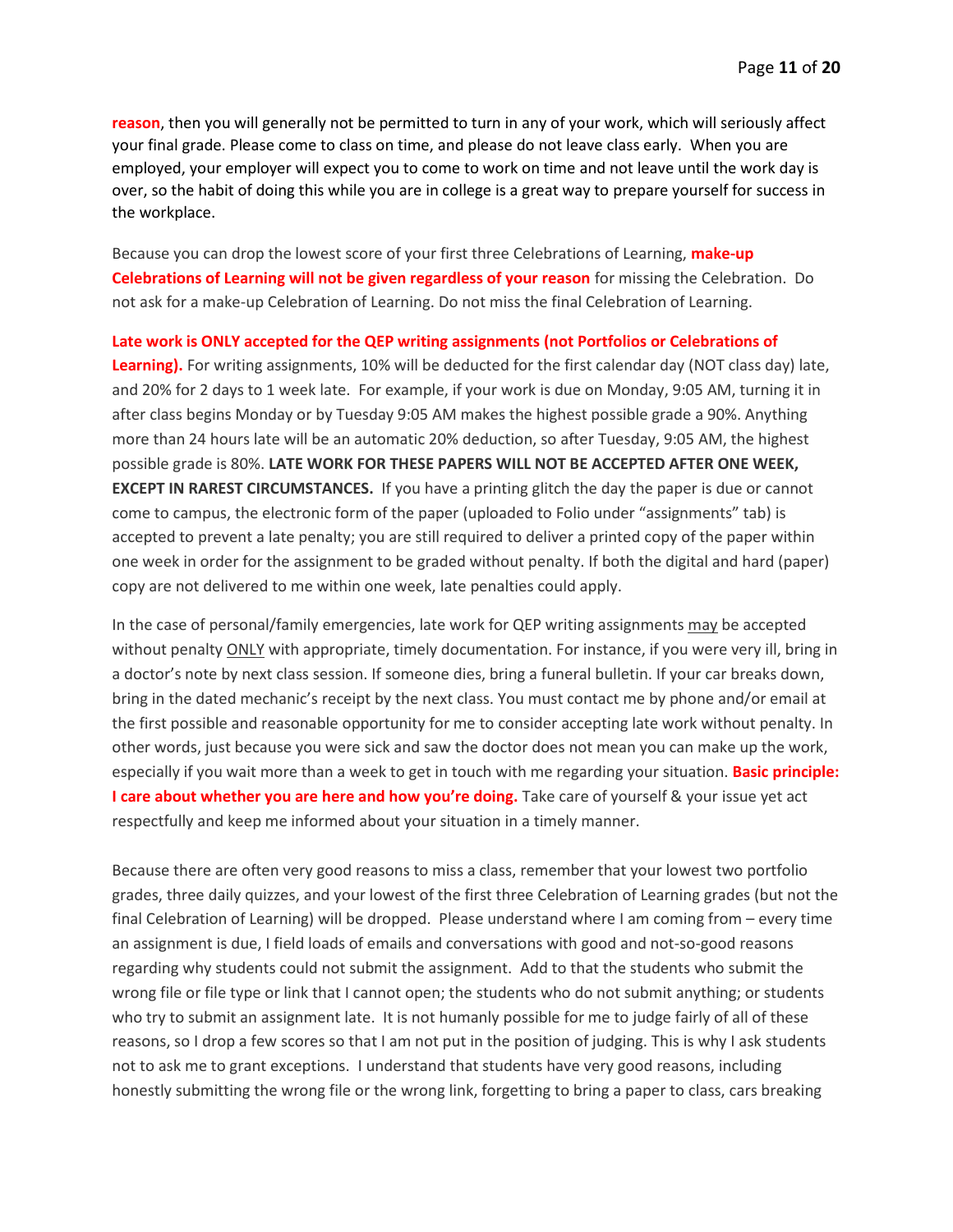down, kids or you getting sick, etc. It happens to me, too. However, if I grant one student an exception, then fairness and ethical behavior would oblige me to grant EVERY student an exception, or I risk accusations of giving preferential treatment. Rather than run that risk, I just drop some grades in some grade categories – no heat, no shame, no judgment. Remember, in "real life," missing work has consequences and could get you fired.

So, remember…If you are absent or miss more than 15 minutes of the class, then you will receive zero points for the day's portfolio (where applicable) and quiz. There will be no exceptions to this policy. Late portfolios will not be accepted for points, regardless of your reason, although you can still receive feedback. (Please note that these rules are similar to those you will have to follow when you are employed, such as meeting deadlines.)

### **A Word about Technology**

Technology can and will fail. Therefore, please save us both heartaches, and do not wait until the last minute on assignments. If your internet or printer goes down, for example, then you may not be able to get me your work. If you decide to wait until the evening of a due date to complete an assignment and your technology fails, then your assignment may be late or not accepted. **In other words, I understand and feel for you on technology failures, but they are not valid excuses for missing or late assignments. Please do not ask me to grant an exception to this policy.**

### **Code of Student Conduct**

Georgia Southern University students are expected to engage in ethical behavior as a member of the university and global community, to respect and adhere to the standards and expectations set before them in pursuit of knowledge, and to be honest in every endeavor. With this in mind, all students should be familiar with the [Code of Student Conduct.](http://students.georgiasouthern.edu/conduct/files/2018-2019-Code-of-Student-Conduct-FINAL-1.pdf)

Academic misconduct includes, but is not limited to:

- Self-plagiarism: Submitting work (tests, homework, papers, etc.) to me that you did for another course, without gaining my approval.
- Submitting the work of another as your own. This includes copying on tests, submitting work (whether in part or in whole) created by another student, website, book, etc., or failing to provide appropriate citations for ideas that are not your own.
- Allowing another student to submit your work as their own.
- Possessing prohibited materials during a test or quiz.
- Providing or receiving assistance from another student unless explicitly permitted to do so by the instructor.

Unless explicitly stated in assignment guidelines, all work submitted is to be entirely your own work, including work for which you are allowed to consult with other students (e.g., group projects). Engaging in academic misconduct can result in penalties ranging from a minimum of an F on the assignment to an F in the course, academic suspension, expulsion from Georgia Southern, or other sanctions.

It is not unusual for students to be unclear about what constitutes academic misconduct, but misunderstanding of the appropriate academic conduct will not be accepted as an excuse for academic misconduct. Please feel free to visit me during office hours if you would like any of the above policies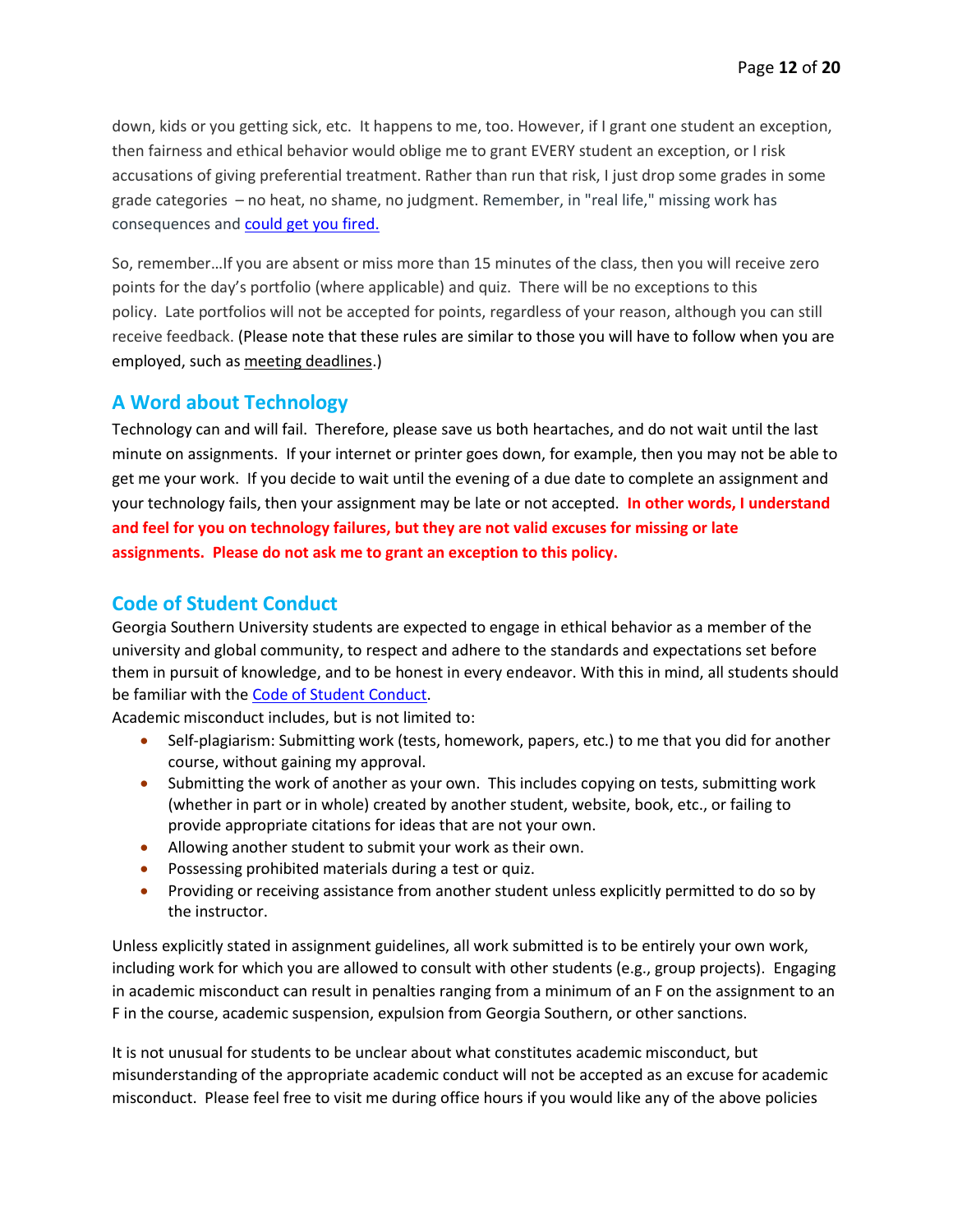clarified. I also encourage you to meet with me if you suspect that another student in the course has engaged in academic misconduct.

#### **Diversity and Inclusion**

Psychologists value diversity and inclusion because the goal of psychology is to improve understanding and outcomes for *all* individuals. We value persons of all identities, including dimensions such as age, culture, national origin, ability, ethnicity, gender, gender identity, language, race, religion, sexual orientation, socioeconomic status, and others. As psychologists, we understand that diverse groups bring diverse perspectives; this diversity produces better outcomes in a variety of contexts, including learning, decision making, and our ability to work with one another. We all should strive to improve our intercultural knowledge, skills, and attitudes. We value diversity because multiple perspectives improve our ability to understand psychological processes and to understand and contribute to the communities we serve.

### **Statement Regarding Title IX Policies**

#### *Reporting*

Georgia Southern University is committed to supporting its students and responding promptly to complaints made regarding discrimination through the Equal Opportunity and Title IX Office. Title IX prohibits discrimination on the basis of sex in education programs or activities operated by recipients of Federal financial assistance. Georgia Southern University does not discriminate on the basis of *sex, race, color, sexual orientation, gender identity or expression, national origin, religion, age, veteran status, political affiliation, or disability.* While students are encouraged to share with faculty any issues or concerns they may be having, please be aware there are reporting requirements which are a part of the job requirements at Georgia Southern University. For example, if you disclose an issue of sexual misconduct, rape, sexual assault, harassment, or domestic violence to me, I will keep as private as possible, but faculty and staff are required to bring it to the attention of the institution's Title IX Coordinator/Director of Equal Opportunity and Title IX. Additionally, you can report incidents or complaints to the individuals listed below.

#### *Pregnant and Parenting Students*

Georgia Southern University does not discriminate against students who are pregnant, give birth, experience a false pregnancy, termination of pregnancy, or recovery therefrom. Students should work with their faculty as soon as possible to arrange appropriate accommodations based on this status; delays in reporting may impact available accommodations. Both students and faculty are able to consult with the Title IX Coordinator regarding any questions or issues which arise. Students who are pregnant, give birth, experience a false pregnancy, termination of pregnancy, or recovery therefrom will be treated similarly to other similarly situated students. Absences from class may be excused due to pregnancy or childbirth for as long as medically necessary. At the conclusion of medical leave, the student will be allowed to return to the same academic status. Medical certification may be requested from the student.

#### *Places to Report an Incident*

[Reporting Form](http://president.georgiasouthern.edu/eeo-titleix/)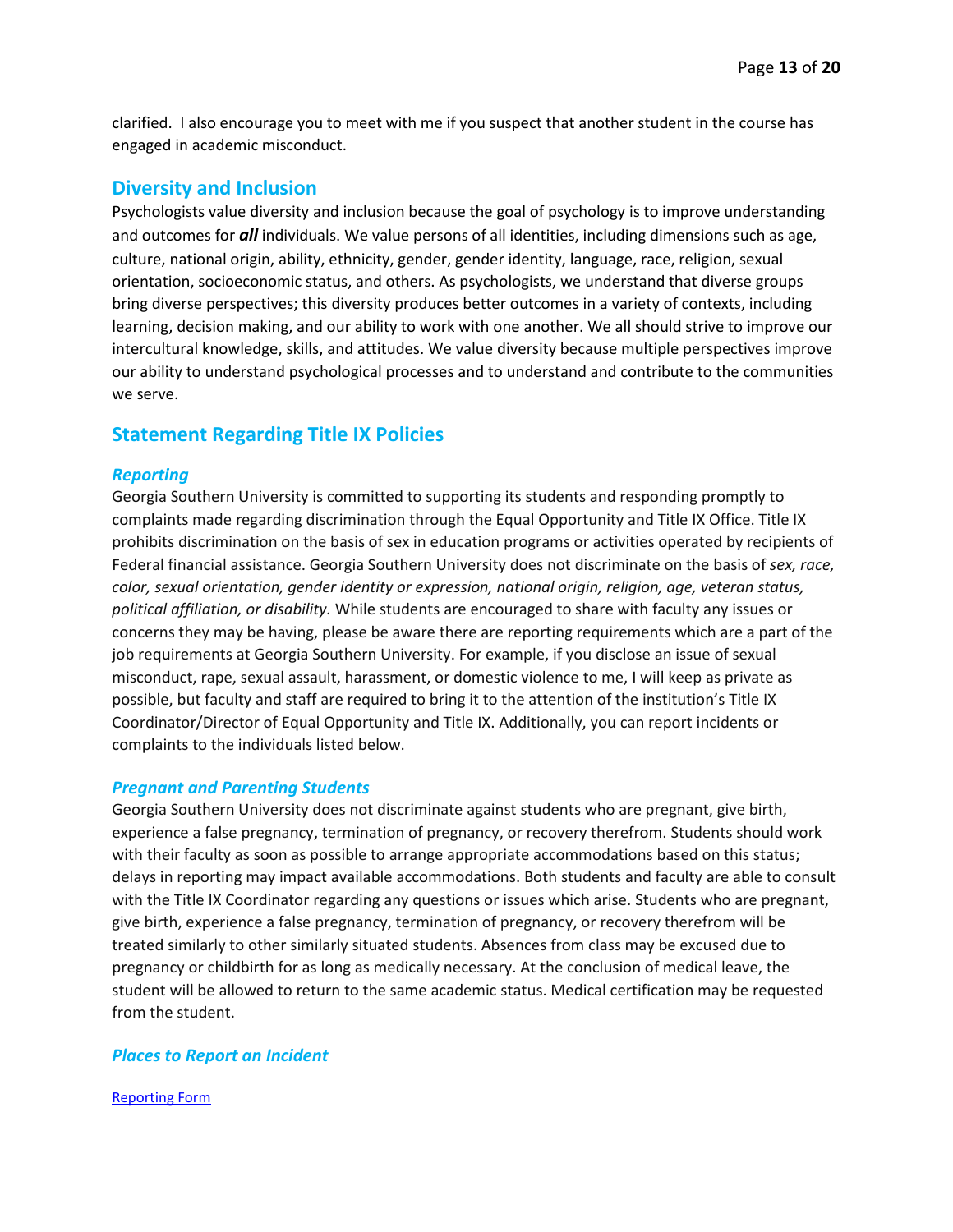| <b>Title IX Coordinator/Director of Equal</b><br><b>Opportunity &amp; Title IX</b> | <b>Dean of Students Office</b>        |
|------------------------------------------------------------------------------------|---------------------------------------|
| Joel P. Wright, J.D., CAAP                                                         | Armstrong/Liberty Campuses            |
| Statesboro Campus                                                                  | <b>Student Union D206</b>             |
| Rosenwald Building, Room 1066                                                      | (912) 344-2514                        |
| (912) 478-5136                                                                     | armdeanofstudents@georgiasouthern.edu |
| jpwright@georgiasouthern.edu                                                       | libdeanofstudents@georgiasouthern.edu |

| <b>University Police - Armstrong Campus</b> | <b>University Police - Liberty Campus</b>     |
|---------------------------------------------|-----------------------------------------------|
| 11935 Abercorn Street, Savannah, GA 31419   | 175 West Memorial Drive, Hinesville, GA 31313 |
| (912) 344-3333/911                          | (912) 877-1906/911                            |

#### *Confidential Reporting Options*

| <b>University Counseling Center</b> | <b>University Health Services</b> |
|-------------------------------------|-----------------------------------|
| Armstrong/Liberty Campuses          | Statesboro Campus                 |
| <b>Compass Point</b>                | 984 Plant Drive                   |
| 11935 Abercorn Street               | P.O. Box 8043                     |
| Savannah, GA 31419                  | Statesboro, GA 30460              |
| (912) 344-2529                      | (912) 478-5641                    |

## **PROFESSIONAL DEVELOPMENT EVALUATION (PDE)**

By taking this course, you are consenting to the documentation of your performance, above and beyond grade assignments, for psychology departmental evaluation purposes. Professional Developmental Evaluations (PDEs) are used by the psychology department in order to evaluate students' attainment of professional skills and standards, such as being prompt, reliable, and receptive to feedback. This information is used to give constructive feedback to students and also is used to establish readiness for senior internship placement (where applicable). Non-psychology majors will likely not be affected by this process, although PDEs are completed on all students enrolled in psychology courses, beginning in Spring 2016. If you are unfamiliar with items assessed on the Professional Development Evaluation, you may request a copy from the instructor.

## **CLASSROOM COURTESIES**

There are four primary classroom courtesies. Disregard for these courtesies can result in a class dismissal (and, therefore, no grade for the day's portfolio or quiz).

- 1. Please DO NOT talk if the instructor or another student is speaking. DO have professional and personal courtesy.
- 2. Please DO NOT turn on or use the computers unless you are instructed to do so. DO use the computers when instructed.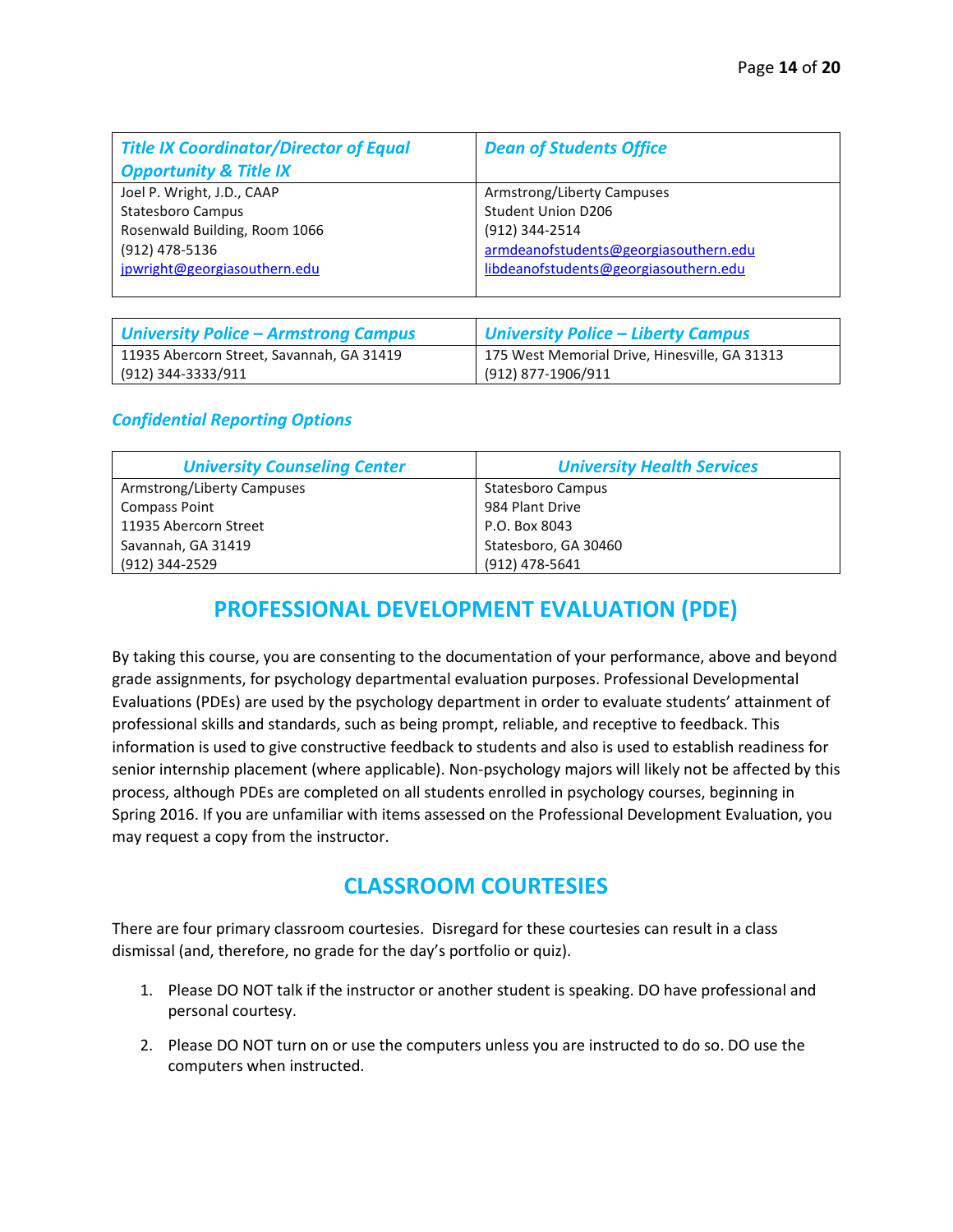- 3. PLEASE DO NOT surf the web, play games, Facebook, etc. during class. Do not talk about your weekend plans when you are supposed to be doing group work. **STAY FOCUSED ON YOUR LEARNING.**
- 4. Please DO NOT use your cell phone during class to text, tweet, Instagram, Snapchat, Yik Yak, WhatsApp, WeChat, answer phones, take pictures, etc. Unless there is a legitimate emergency, it all can – and needs to – wait until we are on break or done with class. If you have a personal situation that requires you to leave your phone on, please put it on vibrate and let me know. For example, my cell phone stays on vibrate in case my children's school needs to let me know about an emergency. You MAY take pictures of the board or instructor if you ask permission first.

Mueller and Oppenheimer (2014) demonstrate that [learning is better when you take notes by hand](http://www.psychologicalscience.org/index.php/news/releases/take-notes-by-hand-for-better-long-term-comprehension.html)  [rather than on computer.](http://www.psychologicalscience.org/index.php/news/releases/take-notes-by-hand-for-better-long-term-comprehension.html) Therefore, unless you require assistive strategies for a specific situation (e.g., disability, English Language Learners, etc.), take notes by hand. Your computers should be on but not used until indicated by your instructor. These technologies – so much a part of our culture and so helpful in many ways – can also tempt and distract you and your classmates from our primary goal of learning from and with each other in our time together.

## **STUDENT SERVICES**

#### **My Life is Tough…I Need Help!**

First and foremost, please talk to me. We all have lives outside of class. It helps me know what to expect from you, and I might be able to connect you with someone to help. Pamphlets can be found online for help with common student concerns. Counseling services are free and confidential to talk to someone about your stresses, issues, or career[. Academic advisers](https://cbss.georgiasouthern.edu/advisement/armstrong-advisors/) can help with academic concerns, like picking classes, selecting or changing a major, etc.

#### *[Disability-Related Accommodations](https://students.georgiasouthern.edu/sarc/)*

If you have a disability of any kind that affects your ability to work successfully in this course, please see contact me within the first two weeks of class. This includes physical, emotional, medical, or psychological disabilities. While the Student Accessibility Resource Center evaluates your needs, and I do not need to know what your disability is, an early conversation between you and me about your needs and accommodations will allow all you to participate fully and quickly in the course. Additional resources for students with disabilities are available through Disability Services (M-F, 8 AM – 5 PM).

Georgia Southern University is committed to providing reasonable accommodations to students with documented disabilities as required under federal law. Disabilities may include ADD or AD/HD, autism spectrum disorder, brain injury, chronic medical conditions, communication disorders, hearing loss, learning disabilities, mobility impairment, psychological disorders, visual impairment or temporary injuries. The purpose of disability accommodation is to provide equal access to the academic material and equal access to demonstrate mastery of the material. If you have a disability and need accommodations, please contact the Student Accessibility Resource Center (SARC). You will need to meet with a SARC staff member who can help you gather documentation of your disability or refer you to an appropriate resource for assessment. Once documentation of the disability is approved, SARC staff will provide you with an accommodation letter detailing the approved accommodations which you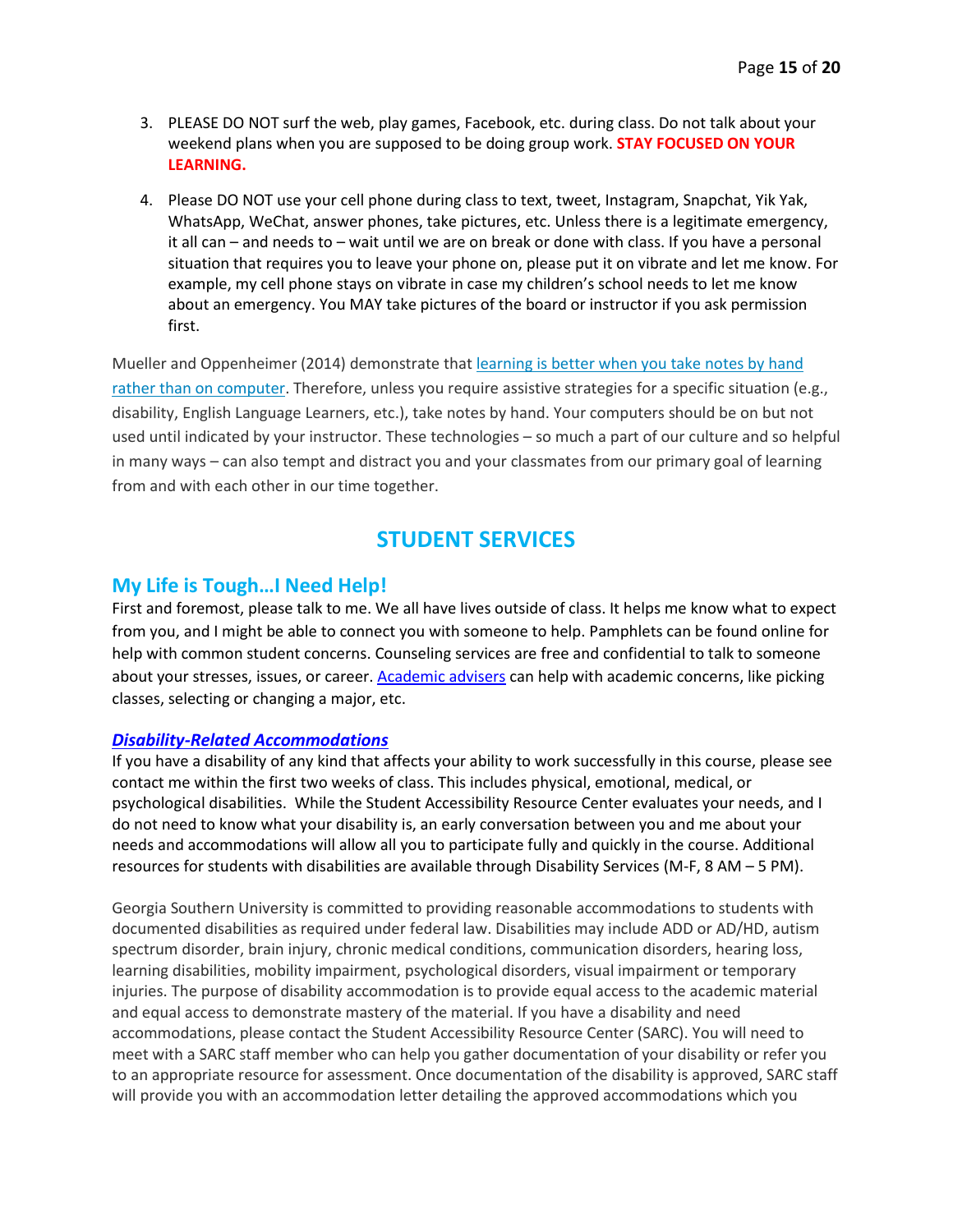should present to me so we can discuss and implement your accommodations. Disability accommodations work best starting at the beginning of the semester but can be approved and started at any point in the semester. Accommodations start at the time the accommodation letter is presented to faculty within reasonable timelines; accommodations are not given retroactively.

| <b>Armstrong Office Location</b>        | <b>Statesboro Office Location</b> |
|-----------------------------------------|-----------------------------------|
| Second Floor of Memorial College Center | Second Floor of Cone Hall         |
| 11935 Abercorn Street                   | P.O. Box 8037                     |
| Savannah, GA 31419                      | Statesboro, GA 30460              |
| Phone: (912) 344-2572                   | Phone: (912) 478-1566             |
| Fax: (912) 344-3068                     | Fax: (912) 478-1419               |
| sarcsav@georgiasouthern.edu             | Video Phone: (912) 225-9877       |
|                                         | sarcboro@georgiasouthern.edu      |

#### *Counseling Services*

The **[Counseling](https://students.georgiasouthern.edu/counseling/) Center** at Georgia Southern University is where students can go to participate in programs and receive services designed to help them handle day-to-day challenges and encourage their personal growth and development. The Counseling Center is staffed by clinicians who provide services on an individual and group basis at no additional cost to those enrolled as full-time students at Georgia Southern. Counseling sessions are scheduled by appointment.

| <b>Armstrong Location</b>            | <b>Statesboro Location</b> |
|--------------------------------------|----------------------------|
| Compass Point, 11935 Abercorn Street | Forest Drive, PO Box 8011  |
| Savannah, Georgia 31419-1997         | Statesboro, GA 30460       |
| Phone: 912-344-2529                  | Phone: 912-478-5541        |
| Fax: 912-344-3437                    | Fax: 912-478-0834          |

### **School is Tough…I Need Help!**

First and foremost, please talk to me. We can discuss study strategies that can help you and go over assignments to make sure you know what's expected.

#### *Student Resources*

Please see time management, academics 101, class success tips, and helpful apps at [Student Resources.](https://academics.georgiasouthern.edu/advisement/student/)

#### *FREE Tutors*

Please reach out to your PSYC 2231 undergraduate teaching assistants or writing fellows (if available) for individual or group tutoring help. Also[, peer tutoring](http://academics.georgiasouthern.edu/success/tutoring/) for select classes is free to all students. Tutoring appointments are scheduled on an as-needed basis. If you are experiencing difficulty in coursework or in writing a paper, or even if you just want extra support to do your personal best, you are encouraged to contact the **Academic Success Center** at the campus addresses below to explore your options. You will be guided to the appropriate person for academic help, as well as to any needed support courses and resource materials.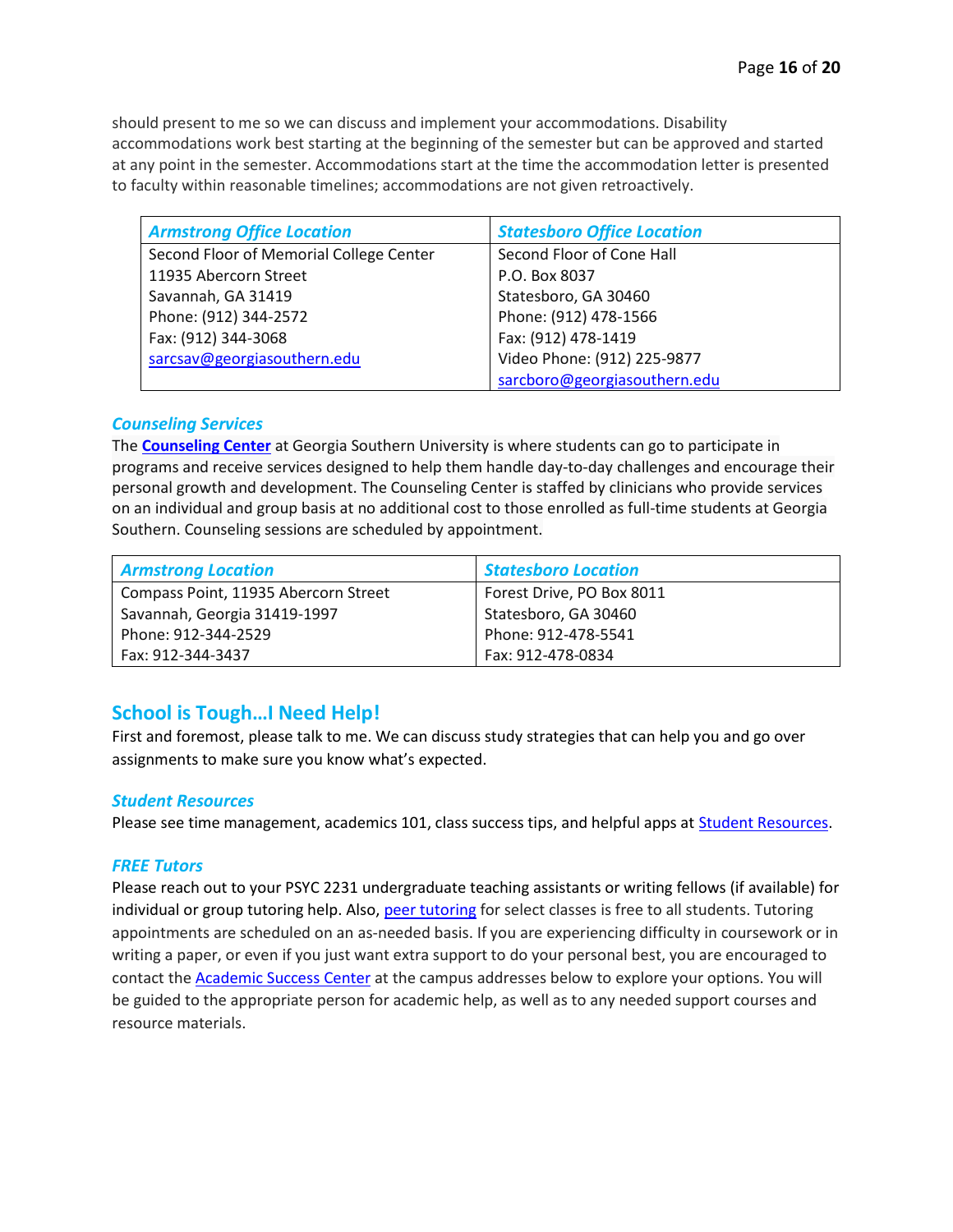| <b>ARMSTRONG CAMPUS</b>     | <b>STATESBORO CAMPUS</b> |
|-----------------------------|--------------------------|
| <b>SMART Success Center</b> | Cone Hall, Second Floor  |
| Science Center Room 132-134 | 2254 Southern Drive      |
| 912-344-3165                | 912-478-5371             |
| mbrown@georgiasouthern.edu  | asc@georgiasouthern.edu  |

#### *Career and Professional Development*

Want help finding a job, planning your career, writing a résumé and cover letter, or practice interviewing? The Georgia Southern University's [Office of Career and Professional Development](https://students.georgiasouthern.edu/career/our-office/contact-us/) is first and foremost committed to working in the best interest of the student. The Office of Career Services policies have been developed to contribute to a positive, successful, and ethical experience for recruiters, students, alumni, and faculty. We provide facilities and services to our customers who follow these guidelines in their recruiting efforts. Contact 912-344-2563, emai[l ocpdsav@georgiasouthern.edu.](mailto:ocpdsav@georgiasouthern.edu)

#### *Academic Advising*

Need help picking classes? Choosing a major? Relocating to Statesboro? Visit th[e College of Behavioral](https://cbss.georgiasouthern.edu/advisement/armstrong-advisors/)  [and Social Sciences \(CBSS\) Advisement Center.](https://cbss.georgiasouthern.edu/advisement/armstrong-advisors/)

| <b>Psychology (last names A-L)</b> | <b>Psychology (last names M-Z)</b> |
|------------------------------------|------------------------------------|
| <b>Sociology</b>                   | <b>International Studies</b>       |
| <b>Political Science</b>           | <b>Law &amp; Society</b>           |
| Ashlie Tyson                       | Kody Salzburn                      |
| <b>Student Success Center 119</b>  | <b>Student Success Center 103</b>  |
| Phone: (912) 344-2760              | Phone: (912) 344-2774              |
| aptyson@georgiasouthern.edu        | hsalzburn@georgiasouthern.edu      |

## **COURSE SCHEDULE**

**Please note**: The COURSE SCHEDULE provided below is a guide, but NOT a contract. I reserve the right to make corrections or amendments to any and all material in this syllabus at any point during the course, although I will try not to do so, as it can lead to frustration and confusion. But hey – hurricanes, accidents, and illness do happen. Should changes be necessary, I will make every effort to alert you to such changes in a timely manner. In particular, the class schedule is tentative and subject to change; *please refer to the course Folio site calendar or contact the instructor for the most current information regarding topic and assignment due dates*. If we get slightly "behind" on this calendar, I will post revisions on Folio and ask you to make notes on your printed version. If we get significantly behind, I will likely print a new schedule for you.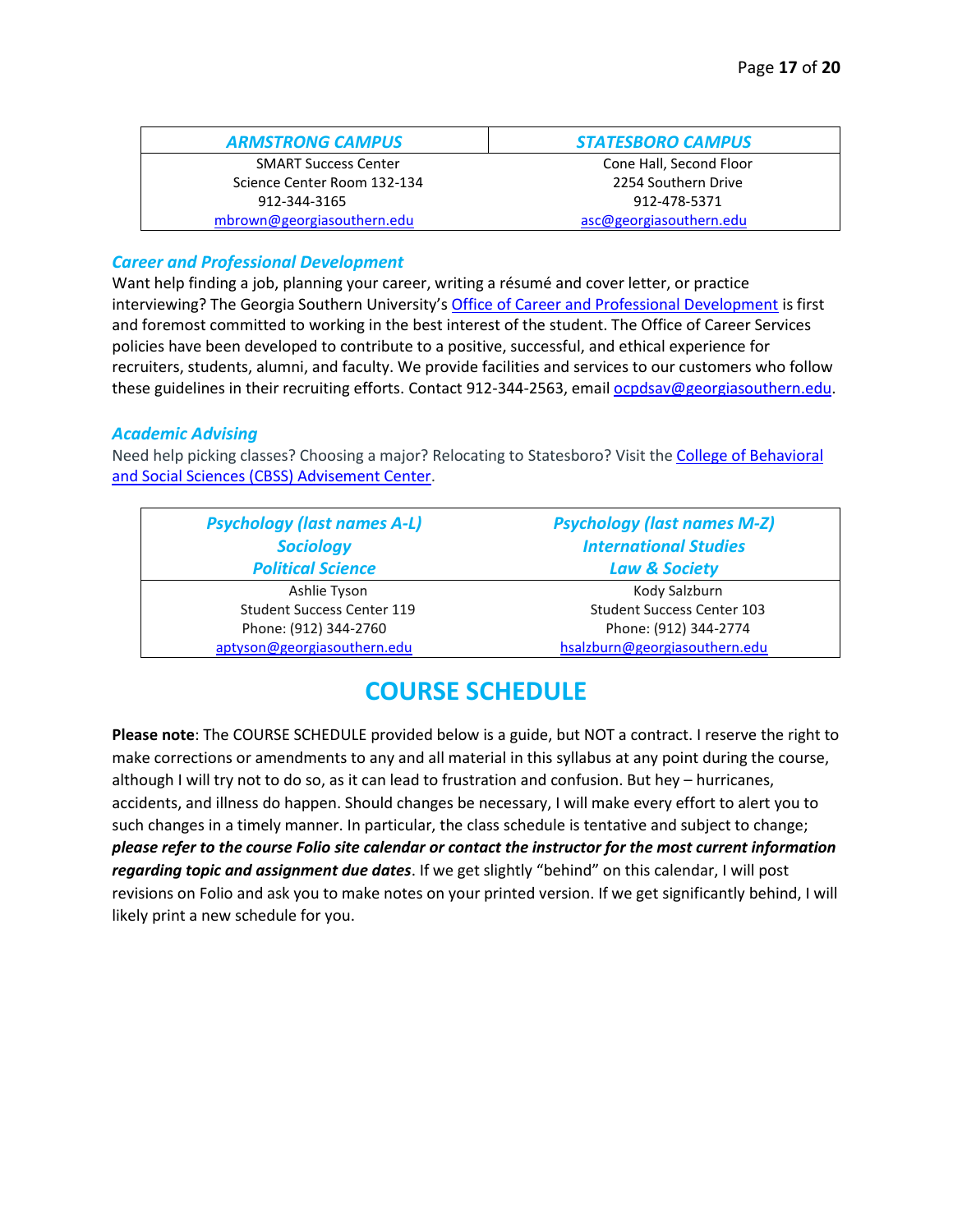| <b>DATE</b> | <b>Topic</b>                                                                                | <b>Readings Due</b>                                                                                                                                                        | <b>What is Also Due When Class</b>                                                                                                                                                                                                                                                                                                   |
|-------------|---------------------------------------------------------------------------------------------|----------------------------------------------------------------------------------------------------------------------------------------------------------------------------|--------------------------------------------------------------------------------------------------------------------------------------------------------------------------------------------------------------------------------------------------------------------------------------------------------------------------------------|
|             |                                                                                             |                                                                                                                                                                            | <b>Starts</b>                                                                                                                                                                                                                                                                                                                        |
| 01/14/19    | Syllabus Review<br>Survey                                                                   | Syllabus & Folio site                                                                                                                                                      | Preview Folio site & add to your Folio<br>account (picture, bio, contact info)<br>Register for and browse Georgia Southern's<br>Research Integrity Training (CITI) for Social<br>& Behavioral Research                                                                                                                               |
| 01/16/19    | <b>Critical Thinking</b><br><b>Scientific Format</b><br><b>Statistics Pre-Test</b>          |                                                                                                                                                                            | Portfolio #1, including:<br>Preview Folio site & add to your Folio<br>account (picture, bio, contact info)<br>Folio class introductions discussion forum<br>Register for and browse Georgia Southern's<br>Research Integrity Training (CITI) for Social<br>& Behavioral Research<br><b>Online Career Exploration Resource (OCER)</b> |
| 01/18/19    | Professional<br>Development<br>Writing in APA format                                        | Appleby, D.C. (2018).<br><b>Preparing psychology</b><br>majors to enter the<br>workforce: Then, now,<br>with whom, and how.<br>Teaching of Psychology,<br>$45(1)$ , 14-23. | Portfolio #2                                                                                                                                                                                                                                                                                                                         |
| 01/21/19    | <b>Rev. Dr. Martin Luther</b><br><b>King Jr (MLK) Day</b>                                   |                                                                                                                                                                            | <b>NO CLASS</b>                                                                                                                                                                                                                                                                                                                      |
| 01/23/19    | <b>Ethical Issues</b><br>COLs: In-class or take<br>home?                                    |                                                                                                                                                                            | Portfolio #3                                                                                                                                                                                                                                                                                                                         |
| 01/25/19    | Hypotheses & Theories                                                                       |                                                                                                                                                                            | Portfolio #4                                                                                                                                                                                                                                                                                                                         |
| 01/28/19    | <b>Measurement Scales</b><br>(Nominal, Interview,<br>Ordinal, Ratio)<br>Which Test and Why? | Privatera Ch. 1                                                                                                                                                            | Portfolio #5                                                                                                                                                                                                                                                                                                                         |
| 01/30/19    | SPSS: Creating a dataset                                                                    | Privatera Ch. 3                                                                                                                                                            |                                                                                                                                                                                                                                                                                                                                      |
| 02/01/19    | <b>Descriptive Statistics:</b><br><b>Measures of Central</b><br>Tendency                    |                                                                                                                                                                            | Portfolio #6                                                                                                                                                                                                                                                                                                                         |
| 02/04/19    | <b>Descriptive Statistics:</b><br><b>Measures of Variability</b>                            | Privatera Ch. 4                                                                                                                                                            | Portfolio #7                                                                                                                                                                                                                                                                                                                         |
| 02/06/19    | <b>Descriptive Statistics</b><br><b>Introducing Writing</b><br>Assignment #1                | Privatera Ch. 2                                                                                                                                                            |                                                                                                                                                                                                                                                                                                                                      |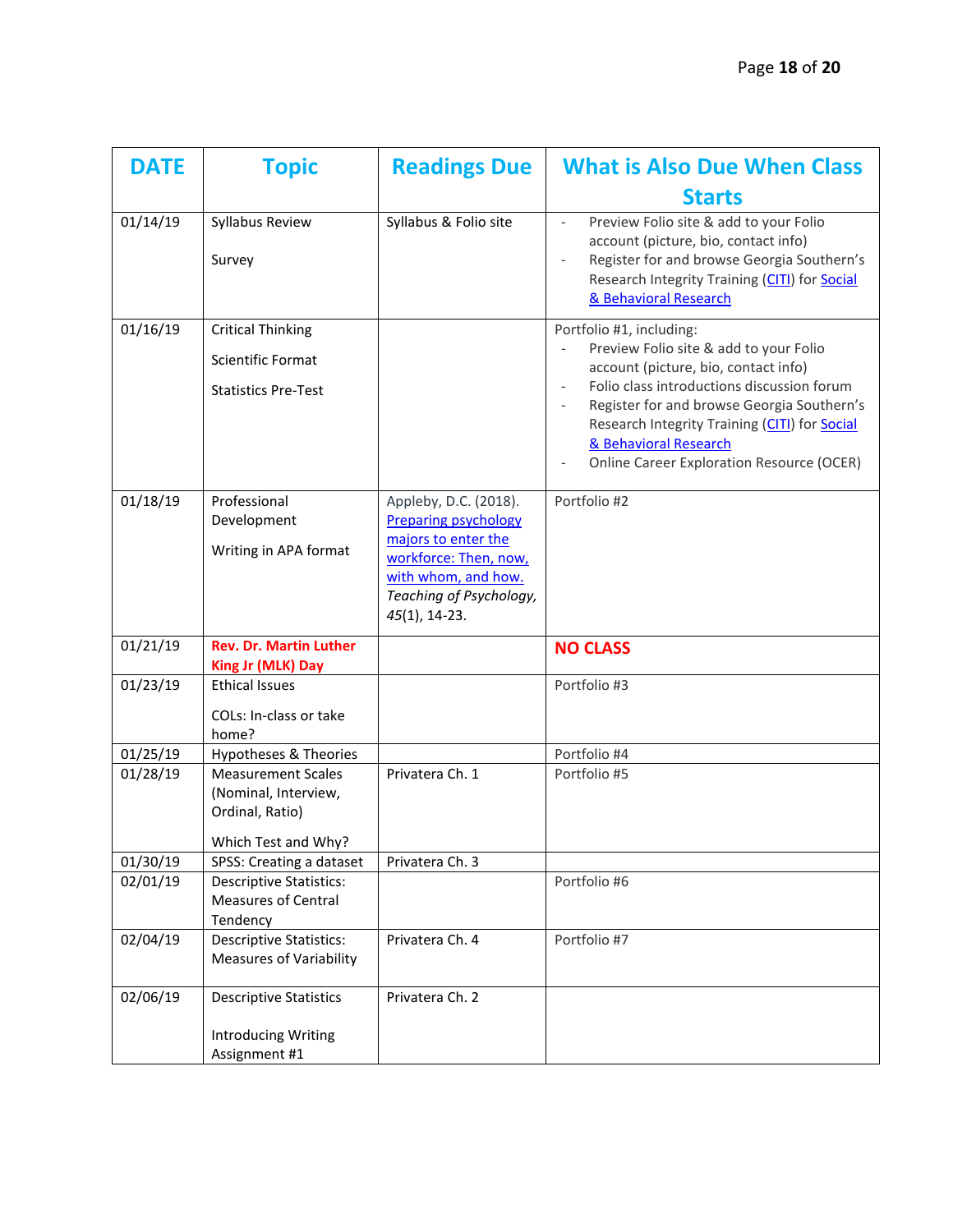| <b>DATE</b>           | <b>Topic</b>                                                              | <b>Readings Due</b>                                    | <b>What is Also Due When Class</b><br><b>Starts</b>                                                       |
|-----------------------|---------------------------------------------------------------------------|--------------------------------------------------------|-----------------------------------------------------------------------------------------------------------|
| 02/08/19              | <b>Descriptive Statistics:</b><br>Graphing and visual<br>displays of data | <b>Review Writing</b><br>Assignment #1<br>Requirements | Portfolio #8                                                                                              |
| 02/11/19              | Review/Catch-Up Day                                                       |                                                        |                                                                                                           |
| 02/13/19              | <b>COL #1</b>                                                             |                                                        |                                                                                                           |
| 02/15/19              | Probability                                                               | Privatera Ch. 5                                        | Portfolio #9                                                                                              |
| 02/18/19              | Probability                                                               |                                                        | Portfolio #10                                                                                             |
| 02/20/19              | Writing: Peer Review                                                      |                                                        | 1 <sup>st</sup> DRAFT: Writing Assignment #1                                                              |
| 02/22/19              | Probability & z-scores                                                    |                                                        | Portfolio #11                                                                                             |
| 02/25/19              | z-scores                                                                  | Privatera Ch. 6                                        | Portfolio #12                                                                                             |
| 02/27/19              | z-scores                                                                  |                                                        | <b>Writing Assignment #1</b>                                                                              |
| 03/01/19              | <b>Sampling Distributions</b>                                             | Privatera Ch. 7                                        | Portfolio #13                                                                                             |
| 03/04/19              | <b>Sampling Distributions</b>                                             |                                                        | Portfolio #14                                                                                             |
| 03/06/19              | How's it Going:<br>Discussion of Mid-Term<br>Evals                        |                                                        |                                                                                                           |
| 03/08/19              | <b>Hypothesis Testing</b>                                                 | Privatera Ch. 8                                        | Portfolio #15                                                                                             |
| 03/11/19              | <b>Hypothesis Testing</b>                                                 |                                                        |                                                                                                           |
| 03/13/19              | Review/Catch-Up Day                                                       |                                                        | Portfolio #16                                                                                             |
| 03/15/19              | <b>COL #2</b><br><b>Introduce Writing</b><br>Assignment #2                | Writing Assignment #2<br>Requirements                  |                                                                                                           |
| <b>MARCH</b><br>18-22 |                                                                           |                                                        | <b>NO CLASS - SPRING BREAK</b>                                                                            |
| 03/25/19              | Correlation                                                               | Privatera Ch. 15                                       | Portfolio #17                                                                                             |
| 03/27/19              | Correlation                                                               |                                                        |                                                                                                           |
| 03/29/19              | <b>Correlation: Graphing</b><br>scatterplots                              |                                                        | Portfolio #18                                                                                             |
| 04/01/19              | Regression                                                                | Privatera Ch. 16                                       |                                                                                                           |
| 04/03/19              | t-tests: One sample                                                       | Privatera Ch. 9                                        | Portfolio #19                                                                                             |
| 04/05/19              | $t$ -tests: Independent<br>samples                                        |                                                        | Portfolio #20                                                                                             |
|                       |                                                                           |                                                        | <b>Group planning meetings for Writing</b><br>Assignment #2 need to be complete by this date,<br>11:59 PM |
| 04/08/19              | $t$ -tests: Graphing bar<br>charts                                        | Privatera Ch. 10                                       | Portfolio #21                                                                                             |